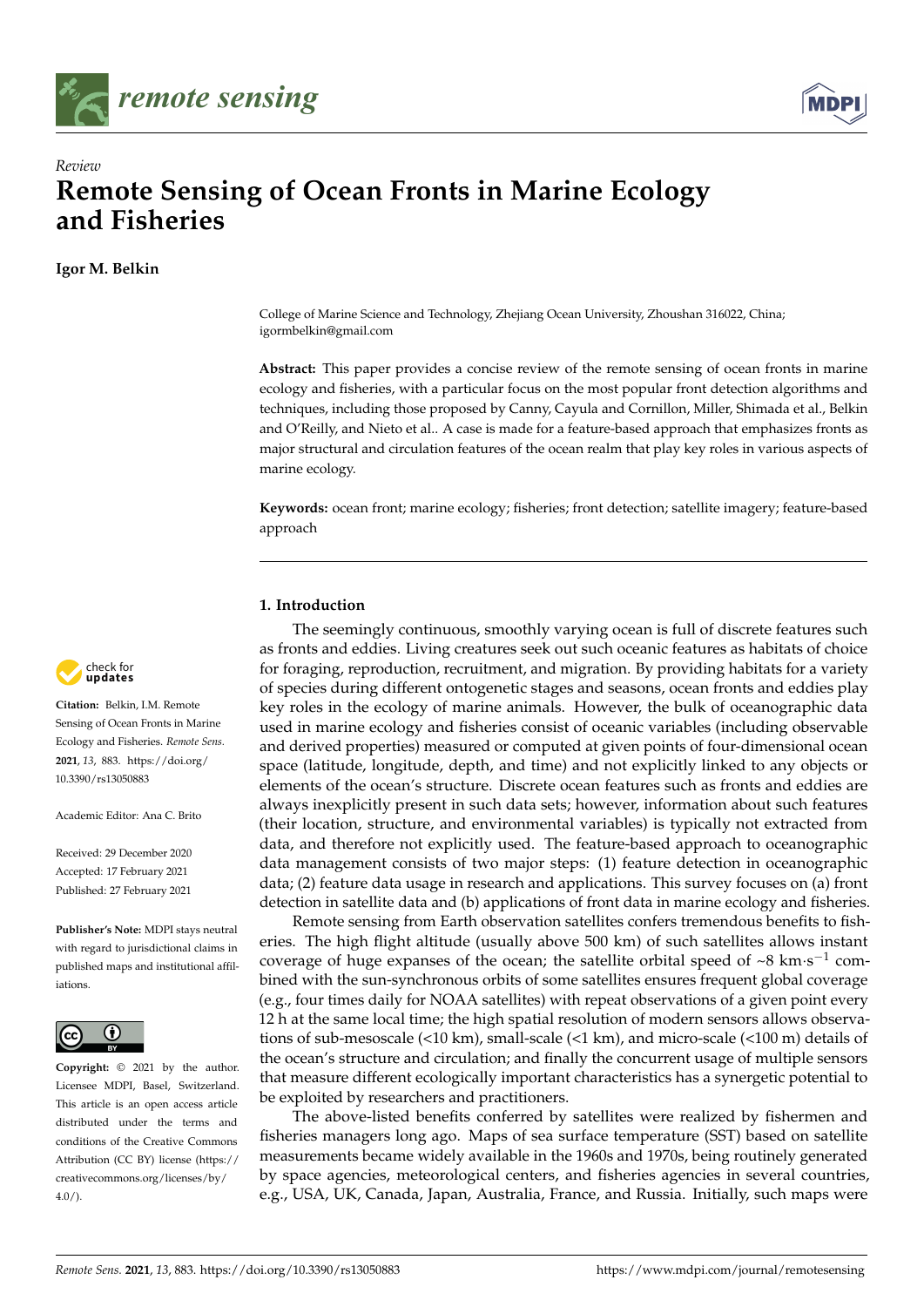broadcast by radio and available as analogue facsimiles of maps produced manually by experts. With the advent of the Internet, such maps are now generated automatically and objectively by computers and are broadcast in digital form.

At the same time, even the early rudimentary satellite-based SST maps documented the most salient ocean circulation features, such as fronts and eddies. Visual observations from satellites and orbital manned stations have corroborated and reinforced such findings. The large- and mesoscale circulation features such as fronts and eddies have been traditionally recognized as ecologically important by marine biologists, while fishermen have long exploited their potential as fishing grounds, albeit largely in coastal ocean areas. Now that satellites afford a global view of the ocean, this information is available for deep-sea fisheries as well.

Despite the commonly acknowledged ecological importance of major circulation features, particularly fronts and eddies, their use in everyday activities and long-term planning of marine fisheries remained limited until recently. The main impediment to the wide practical acceptance of the feature-based approach was the lack of computer software for efficient and effective processing of vast amounts of satellite data, including computer algorithms for feature extraction from satellite imagery. This situation has changed quite dramatically over the last 10 years.

This review focuses on remote sensing of fronts and applications of front detection in marine ecology and fisheries oceanography. According to a commonly accepted definition [\[1,](#page-13-0)[2\]](#page-13-1), a front is a relatively narrow zone of enhanced horizontal gradients of water properties (temperature, salinity, nutrients, etc.) that separates broader, relatively uniform areas with different water masses or different vertical structures (stratification). Fronts occur on a variety of space–time scales, from a few meters up to thousands of kilometers horizontally and up to kilometers vertically, and from days to millions of years, respectively. Most fronts are seasonally persistent, with some fronts being prominent in all seasons. Cross-frontal ranges of temperature and salinity can be as large as 15  $°C$  and 3 ppt, while typical ranges are 2 to 5  $\degree$ C and 0.3 to 1.0 ppt, respectively [\[1](#page-13-0)[,2\]](#page-13-1). Fronts are the main structural elements of the oceanic realm, impacting all trophic levels across a wide range of space–time scales [\[2](#page-13-1)[–17\]](#page-14-0). Fronts are loci of enhanced primary and secondary production and higher concentrations of plankton aggregated by convergence toward fronts. Dense aggregations of phytoplankton and zooplankton attract planktivorous schooling fish, squid, and large piscivorous fish. Life stages of many fish species are associated with fronts, including spawning, nursing, foraging, and migrations.

The sheer and ever-growing amount of satellite data necessitated the development of objective automated methods of front detection in satellite imagery. In the 1990s, a global survey of ocean fronts from satellite data (supported by NASA) began at the Graduate School of Oceanography of the University of Rhode Island (GSO/URI), based on a sophisticated state-of-the-art front detection algorithm developed by Jean-François Cayula and Peter Cornillon [\[18–](#page-14-1)[20\]](#page-14-2). The Cayula–Cornillon algorithm (CCA) was used to generate a unique global front data base, allowing an unprecedented view of World Ocean fronts at sub-mesoscale resolution in space (presently down to 1 km) and synoptic resolution in time (nominally every 12 h), and their evolution at seasonal, interannual, and decadal scales from 1982 to date [\[2\]](#page-13-1). A long-term collaboration between the URI and NOAA since 2005 has resulted in the development of a novel front detection algorithm by Igor Belkin and John O'Reilly [\[21\]](#page-14-3), named BOA hereafter, which was adopted by NOAA in 2013.

Both algorithms developed at the URI (histogram-based CCA and gradient-based BOA) are now widely used in ecological studies and marine fisheries. Meanwhile, a few alternative algorithms and techniques have been proposed and used for front detection and characterization in oceanography, marine ecology, and fisheries. As a result, researchers and practitioners have a choice of front detection algorithms. It is time to review the history of applications of front detection algorithms in marine ecology and fishery research. At the same time, this review makes a case for the feature-based approach to marine ecology and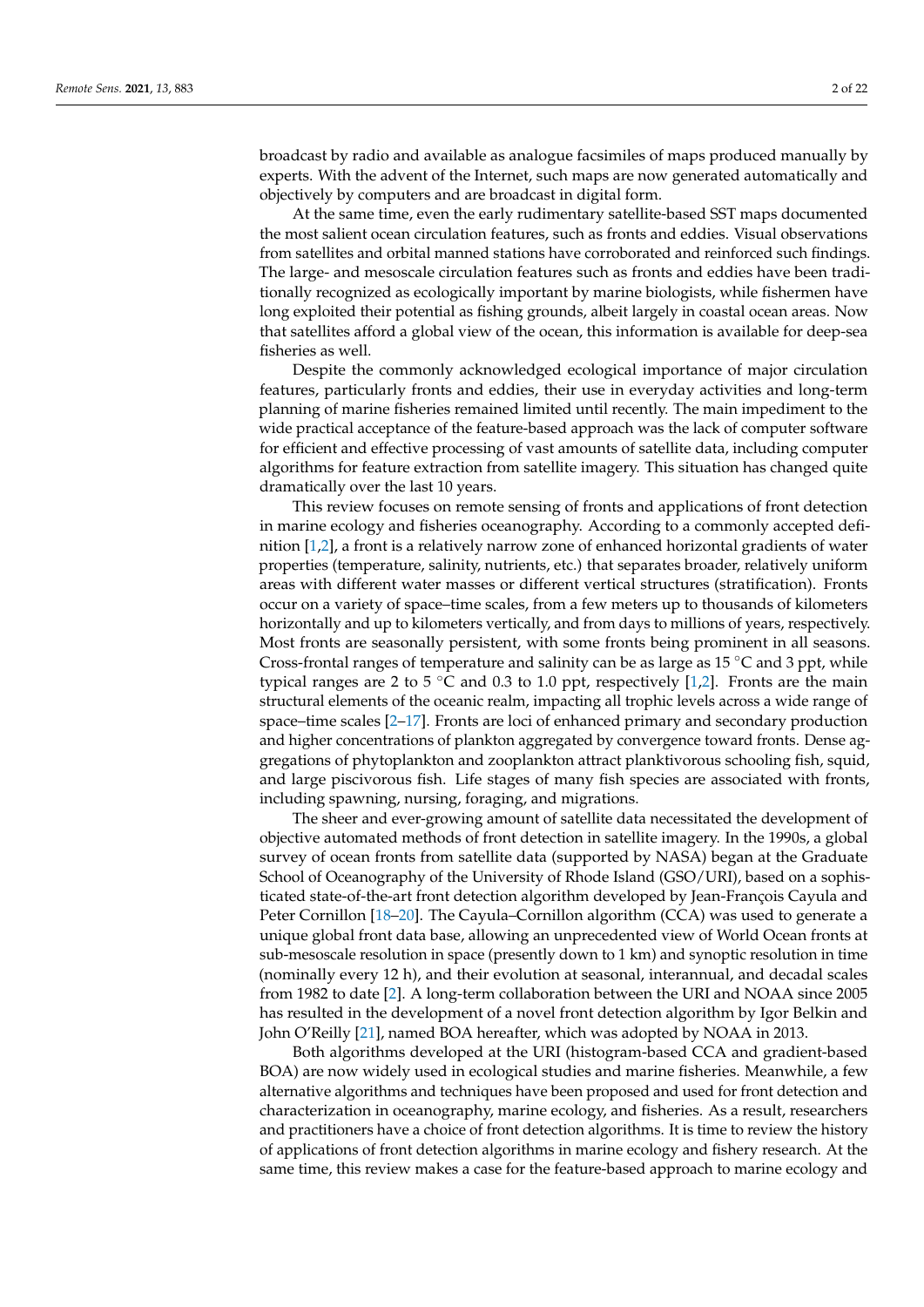fishery research, since fronts are the most ecologically important discrete physical features of the ocean realm. The structure of this paper is as follows:

- 1. Section [2](#page-2-0) covers satellite missions and sensors, summing up the most important Earth observation satellite missions and sensors relevant to marine ecology and fisheries;
- 2. Section [3](#page-3-0) covers remote sensing in marine fisheries, providing a retrospective of remote sensing applications in marine fisheries and ecology;
- 3. Section [4](#page-4-0) covers the ecological role of fronts and eddies, providing a concise review of ecological studies of links between marine animals and major oceanic circulation and structural features, namely fronts and eddies;
- 4. Section [5](#page-7-0) covers front detection in satellite imagery, presenting five front detection, visualization, and characterization algorithms and methods that have a history of successful applications in marine ecology and fisheries research;
- 5. Section [6](#page-9-0) covers a feature-based approach to remote sensing in marine ecology and fisheries, which is the central part of this review, as it makes a case for feature detection and application of feature-linked remote sensing data;
- 6. Section [7](#page-11-0) covers the Discussion, which points out a few scientific and technical problems, suggests a few solutions, draws preliminary conclusions, and outlines perspectives;
- 7. Section [8](#page-13-2) provides the Summary, which sums up the major takeaway messages.

### <span id="page-2-0"></span>**2. Satellite Missions and Sensors**

Sea surface temperatures (SSTs) are measured with space-borne infrared (IR) and microwave (MW) radiometers. The advent of the satellite era, marked by the launch of the first artificial Earth satellite, the Russian Sputnik-1 in 1957, was followed from 1967 by launches of weather satellites with IR radiometers that measured SST, a key ecological variable. Systematic high-quality measurements of SST began in 1981 (and have continued uninterrupted to date) with the Advanced Very High-Resolution Radiometers (AVHRR) flown on NOAA polar-orbiting satellites [\[22\]](#page-14-4). Currently, the spatial resolution of modern space-borne radiometers (e.g., the Visible Infrared Imaging Radiometer Suite—VIIRS) is better than  $1 \text{ km}$ , while temporal resolution  $(12 \text{ h})$  is dictated by their sun-synchronous orbits. High-quality AVHRR SST data provided by the Pathfinder project are available from 1982 to date [\(https://www.ncei.noaa.gov/products/avhrr-pathfinder-sst;](https://www.ncei.noaa.gov/products/avhrr-pathfinder-sst) accessed on 18 February 2021). Geostationary satellites' payload sensors acquire images of the ocean as often as every five minutes.

Sea surface chlorophyll (CHL) concentrations are estimated from satellite ocean color data. Such data became widely available after the launch of the Coastal Zone Color Scanner (CZCS) aboard the Nimbus-7 satellite (1978–1986), followed by the Sea-Viewing Wide Fieldof-View Sensor (SeaWiFS) aboard the OrbView-2 (aka SeaStar) satellite (1997–2010). The Moderate-Resolution Imaging Spectroradiometers (MODIS) have provided uninterrupted measurements of SST and CHL from the Terra satellite since 1999 and from the Aqua satellite since 2002. The Visible Infrared Imaging Radiometer Suite (VIIRS) that measures SST and CHL among other observables was launched aboard the Suomi NPP satellite in 2011 and NOAA-20 satellite in 2017. The CHL data provided by the above instruments resolve CHL fronts associated with collocated SST fronts, and often (especially in summer) reveal fronts that all but disappear in SST imagery because of the lack of thermal contrast across such fronts.

Sea surface height (SSH) has been systematically continuously measured since 1992 in multiple satellite altimeter missions, including TOPEX/Poseidon, Jason, ERS, Envisat, Cryosat, Sentinel, and SARAL missions. The SSH data provided by modern satellite altimeters resolve major large-scale fronts and many mesoscale fronts.

Sea surface salinity (SSS) has been measured by the Soil Moisture and Ocean Salinity (SMOS) satellite from 2009 until present, the Aquarius radiometer aboard the SAC-D satellite in 2011–2015, and the Soil Moisture Active Passive (SMAP) satellite since 2015. The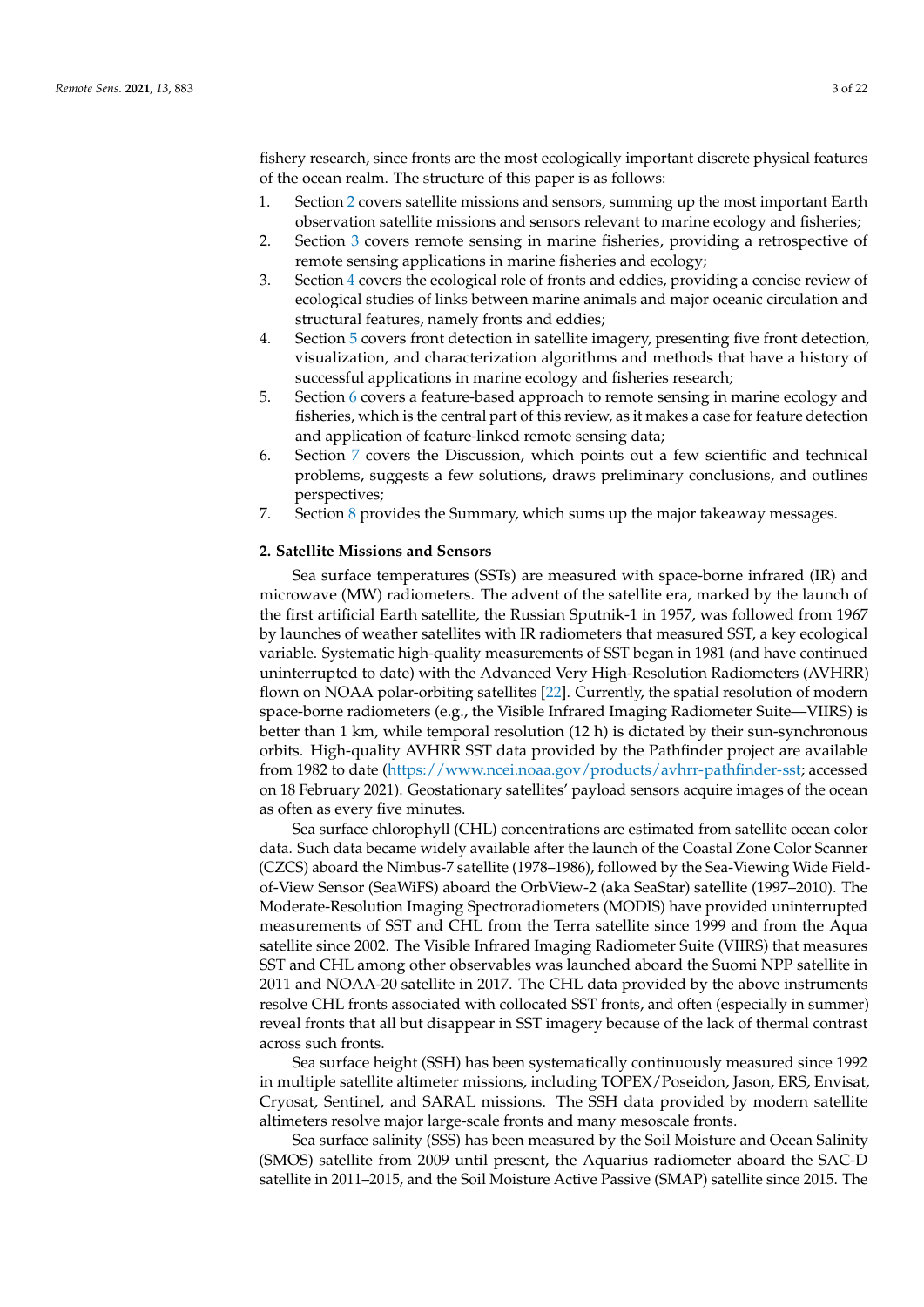satellite SSS data resolve strong salinity fronts in the open ocean and river plume fronts in the coastal ocean.

Sea surface roughness (SSR) is measured by space-borne synthetic aperture radars (SAR) flown in numerous satellite missions (Radarsat, ERS, Envisat, ALOS, TerraSAR-X, etc.). All SARs have a ground resolution of less than 100 m, typically a few tens of meters. Some SARs have a resolution of up to 1 m (TerraSAR-X). Ocean fronts are often visible at the sea surface as lines of ripples. Such lines manifest in SAR imagery as bright lines due to the elevated SSR of the ripples [\[23\]](#page-14-5); however, such lines are only visible in light winds.

Visible-spectrum high-resolution imagery of the coastal ocean has been provided by the Landsat mission since 1972. The entire global archive of Landsat imagery is now freely available (Landsat Homepage, Landsat Science [\(nasa.gov;](nasa.gov) accessed on 18 February 2021)). The spatial resolution of Landsat imagery is 15 to 60 m, while the temporal resolution is 16 days.

#### <span id="page-3-0"></span>**3. Remote Sensing in Marine Fisheries**

Satellite SST and CHL data that became readily available in 1982 and 1997, respectively, immediately found applications in marine fisheries. Because of the paramount importance of water temperature to marine biota, the first three decades of satellite oceanography (1960s to 1980s) saw an explosion of interest in satellite SST mapping and applications in fisheries [\[22](#page-14-4)[,24](#page-14-6)[–34\]](#page-14-7). The satellite imagery from the Coastal Zone Color Scanner (CZCS) flown on Nimbus-7 were used by fisheries oceanographers early on [\[25\]](#page-14-8). With the advent of systematic continuous satellite observations of ocean color on a global scale, ocean color data have been used to estimate CHL concentration and primary productivity; these results have been promptly used in marine fisheries [\[30–](#page-14-9)[32\]](#page-14-10). Numerous modeling studies of fish stocks have used statistical models in which SST and CHL featured as key ecological variables.

The past applications of SST and CHL data in marine fisheries were largely driven by (1) the data's free availability and (2) the ecological importance of water temperature and chlorophyll concentration. Research-quality SST data from AVHRR flown on NOAA polar orbiting satellites have been available since 1982 owing to the NOAA Pathfinder project. These data allow complete global coverage every 12 h. SST maps based on these data were made freely available from NASA and NOAA at progressively better resolutions of 9, 4, and 1 km. Cloud contamination remains a major problem, since infra-red radiometers cannot see through clouds. By compositing SST images over a week or two, most clouds can be eliminated (except cloud decks that persist for months); however, most important features (fronts and eddies) become blurred.

Satellite maps of CHL, once available, were quickly adopted for use in marine fishery research [\[24](#page-14-6)[,27](#page-14-11)[,29](#page-14-12)[–36\]](#page-15-0). A continuous uninterrupted global archive of CHL maps has been available from NASA [\(https://oceancolor.gsfc.nasa.gov/;](https://oceancolor.gsfc.nasa.gov/) accessed on 18 February 2021) since the launch of SeaWiFS in 1997. CHL data have been widely used since the launch of MODIS on Terra (1997) and Aqua (2002) satellites. These data are freely available from NASA [\(https://oceancolor.gsfc.nasa.gov/;](https://oceancolor.gsfc.nasa.gov/) accessed on 18 February 2021) and NOAA [\(https://www.nodc.noaa.gov/SatelliteData/OceanColor/;](https://www.nodc.noaa.gov/SatelliteData/OceanColor/) accessed on 18 February 2021) at the same spatial and temporal resolutions as the SST data described above. Cloud contamination hampers CHL imagery in the same way as it corrupts SST imagery. The intercalibration of CHL data provided by different sensors and satellite missions remained a problem, which was addressed and largely mitigated under the Ocean Colour Climate Change Initiative project [\[37\]](#page-15-1).

Satellite SSH data have been applied in marine fisheries and ecology since the 1990s [\[38](#page-15-2)[–40\]](#page-15-3). The main benefit of SSH vs. SST and CHL is that SSH is an integral of the vertical density structure of a water column (or vertical integral). Therefore, SSH maps reveal dynamic features such as eddies and fronts better than SST and CHL maps. Another important advantage of SSH data is their all-weather nature, because radar altimeters can see through clouds.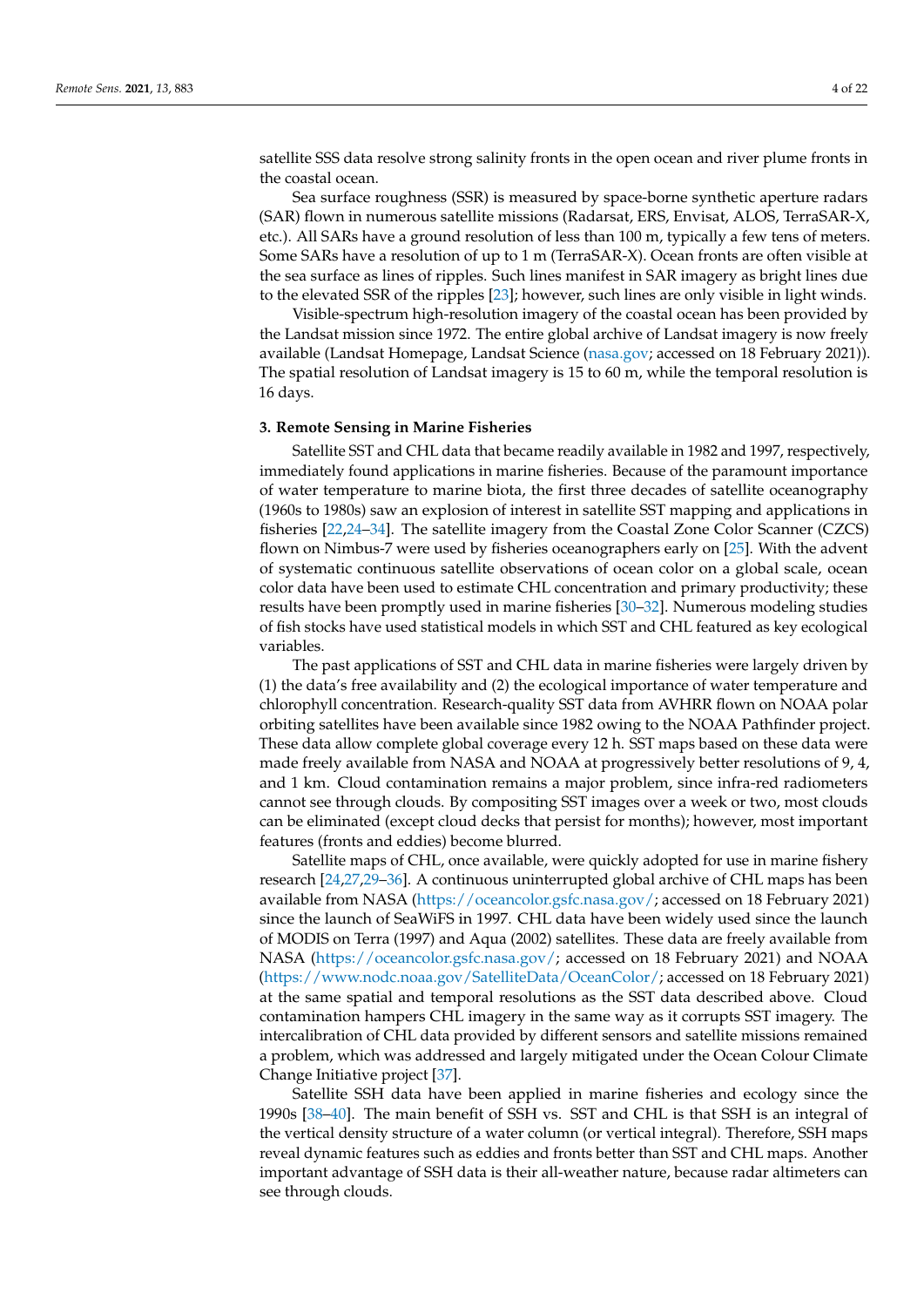The availability of satellite SST and CHL data, including the continuous uninterrupted global archives of SST (since 1982) and CHL (since 1997), combined with the inherent simplicity of their use as scalar gridded data sets, facilitated the wide acceptance of SST and CHL as environmental variables in marine ecology and fisheries research. Meanwhile, remote sensing applications have progressed from mapping of SST and CHL toward feature detection and usage. Two classes of discrete ocean features stand out owing to their ecological importance and ubiquity, namely fronts and eddies.

#### <span id="page-4-0"></span>**4. Ecological Roles of Fronts and Eddies**

The World Ocean consists of water masses separated by fronts that structure the seemingly continuous, smoothly varying ocean into discrete habitats. In this respect, oceanic fronts are functionally similar to aquatic–terrestrial or purely terrestrial transition zones, also called fronts or ecotones.

Fronts are the most ecologically important circulation and structural features of the ocean realm [\[3](#page-13-3)[–17,](#page-14-0)[41–](#page-15-4)[48\]](#page-15-5). Each large-scale front is an ecotone defined as a narrow transition zone between two adjacent marine ecosystems. Each of these ecosystems inhabits a distinct water mass characterized by a unique combination of temperature, salinity, nutrients, and microelements. Most large-scale fronts are strongest at the surface. They extend several hundred meters deep, thereby affecting distributions of oceanic variables in surface and subsurface layers. Some large-scale fronts are strongest in subsurface or intermediate layers. Finally, there are examples of deep or abyssal fronts that affect benthic ecosystems. Owing to their vertical extent to the order of 1 km, most large-scale fronts separate different water mass assemblies that feature distinct vertical structure or stratification types.

Fronts affect various aspects of the ecology of marine animals—their migrations, foraging, reproduction, recruitment, and connectivity [\[9,](#page-14-13)[11,](#page-14-14)[12,](#page-14-15)[15,](#page-14-16)[42,](#page-15-6)[43,](#page-15-7)[46,](#page-15-8)[49](#page-15-9)[–61\]](#page-16-0). Fronts are hot spots of marine life, as they often are loci of maximum biodiversity and elevated primary and secondary production [\[44](#page-15-10)[,46](#page-15-8)[,51](#page-15-11)[,52](#page-15-12)[,62\]](#page-16-1). The abundance of most fish peaks at or near fronts [\[3](#page-13-3)[,14,](#page-14-17)[63](#page-16-2)[–68\]](#page-16-3). For example, using a fluid dynamics approach to ecosystem modeling of the anchovy–sardine regimes and salmon abundances in the California Current, Woodson and Litvin [\[14\]](#page-14-17) showed that fronts positively affect total ecosystem biomass, production, and fishery abundance and yield.

Most large-scale and mesoscale fronts are known to feature enhanced primary and secondary productivity and elevated biodiversity. The biomass increase observed in fronts is often caused by current convergence, which concentrates passive plankters such as phytoplankton and small zooplankton. Even in the absence of convergence, phytoplankton can grow in fronts [\[69\]](#page-16-4).

Water mass fronts in oligotrophic seas sometime feature elevated primary productivity (manifested in high CHL) owing to upwelling of nutrient-rich subsurface waters in frontal zones. This phenomenon was observed in the South China Sea (SCS hereafter), where intrusions of oligotrophic Kuroshio waters spurred CHL growth, as reported by Guo et al. [\[70\]](#page-16-5) (p. 11,565): "Strong fronts due to Kuroshio intrusion and interactions with the SCS water are associated with intense upwelling, supplying high nutrients from the subsurface SCS water and increasing phytoplankton productivity in the frontal region."

The elevated concentration of phytoplankton and small zooplankton attracts large zooplankton and small fish, the latter being preyed upon by larger piscivorous fish and apex predators. However, as noted by Woodson and Litvin  $[14]$  (p. 1710), "the effects of fronts such as fishery productivity and biogeochemical cycling hotspots have not been included in models that assess fisheries production . . . "

Another ecologically important aspect of fronts is their role as biodiversity hotspots defined as regions with elevated biodiversity [\[46](#page-15-8)[,52](#page-15-12)[,62\]](#page-16-1). Biodiversity typically peaks in fronts, although exceptions are reported when biodiversity at a front is lower than biodiversity in two adjacent water masses separated by the front. For example, of 46 fish taxa identified in the Patagonian Shelf Large Marine Ecosystem by Alemany et al. [\[71\]](#page-16-6),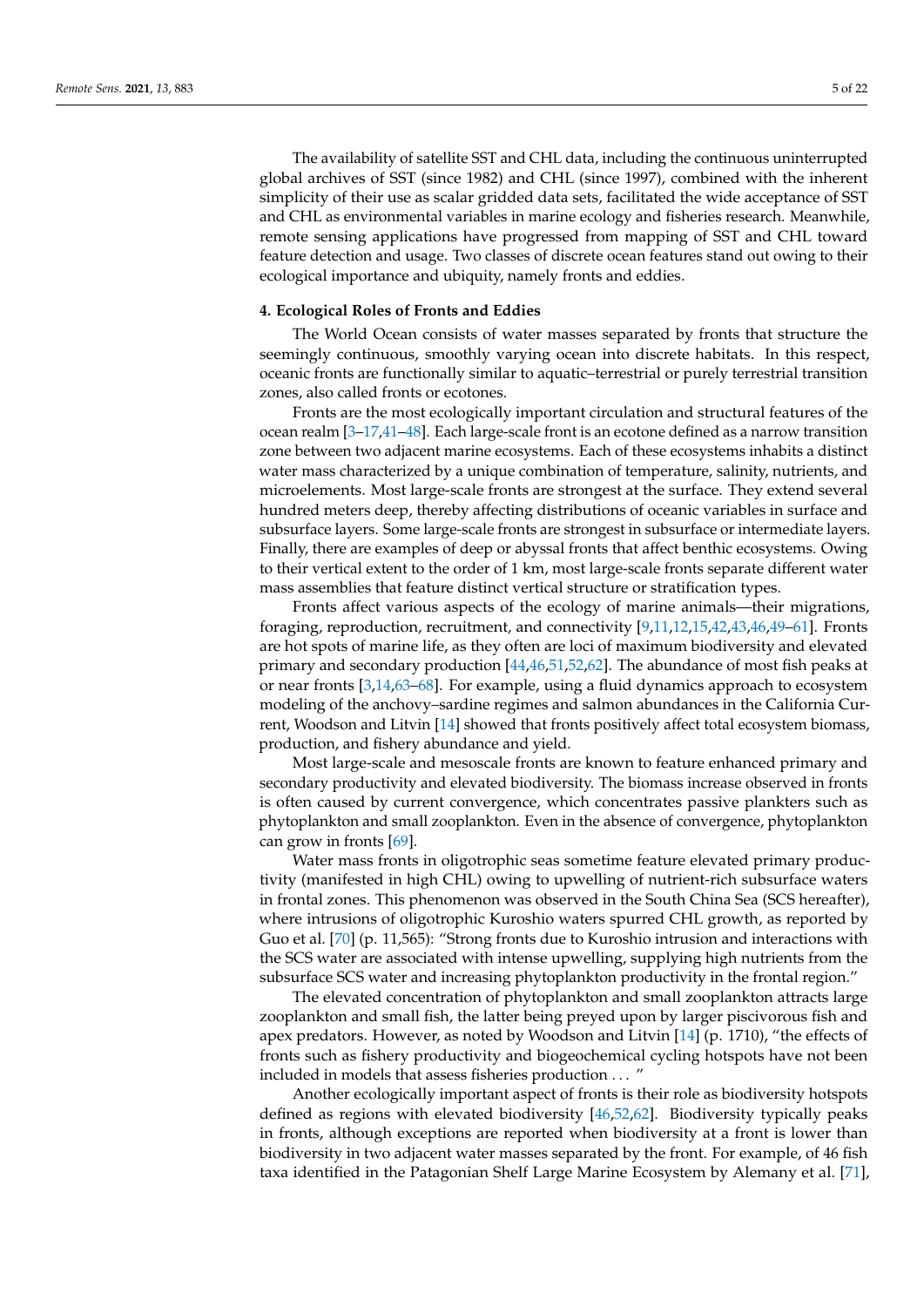"demersal fish diversity increased at the tidal front of Península Valdés but decreased in the frontal zones of the Southern Shelf-Break and Magellan frontal systems" [\[71\]](#page-16-6) (p. 2111).

The affinity of fish to ocean fronts has long been known to fishermen. In particular, the close association between fish and coastal fronts has been exploited by artisanal fishermen from time immemorial. The affinity of herring stocks to fronts in the Nordic Seas between Iceland and Norway was probably exploited by Norsemen since medieval times. There is little doubt that European fishermen discovered strong fronts of the North Atlantic Current and Labrador Current—they had to cross these currents and fronts—during their regular fishing expeditions to the Grand Banks of Newfoundland, where they fished for Atlantic cod since the early 16th century [\[72\]](#page-16-7). In Japan, Michitaka Uda has published numerous papers on fronts and fisheries, including his PhD thesis published as a journal paper in English [\[73\]](#page-16-8), in which he cited numerous descriptions of ocean fronts known in Japan as "siome" or "shiome", which means a "junction line between two sea currents, a line where two ocean currents meet" [\(https://jlearn.net/Dictionary/Browse/1953800-shiome;](https://jlearn.net/Dictionary/Browse/1953800-shiome) accessed on 18 February 2021).

A strong link between fronts and distribution and abundance of pelagic fishes has been reported in many studies worldwide and has been exploited by pelagic fisheries for a long time. A similar link between fronts and demersal fishes received less attention. Meanwhile, in some regions, e.g., in the Argentine Sea, it is the demersal fishes that are most important economically and ecologically, while local fronts are found to be preferable fishing areas for demersal fisheries, as shown by the distribution of fishing fleets and fishing effort [\[74\]](#page-16-9). The strong link between demersal fisheries and fronts of the Argentine Sea is paralleled by the strong concentration of scallop fisheries along the Shelf-Break Front that borders the Patagonian Shelf [\[75,](#page-16-10)[76\]](#page-16-11). The prominent role of the Shelf-Break Front in the ecology of scallops is not surprising because this front is anchored at depth by bathymetry (shelf break). The stability of the Shelf-Break Front's near-bottom part (as opposed to the high variability of the surface manifestation of this front) ensures the stability of the benthic habitat, which is apparently beneficial to the scallops.

The above-mentioned ample historical evidence notwithstanding, the link between fronts and fish has not been firmly established until recently. Two factors have contributed to this recent change. The first factor is the current abundance and free availability of satellite data on SST, CHL, and SSH mentioned in the previous section. The second factor is the proliferation of computer algorithms for front detection mentioned in the next section.

Occasionally, especially in earlier studies (but also in some most recent studies), an elevated SST gradient was used as a front proxy [\[77](#page-16-12)[,78\]](#page-16-13); thus, fronts (high-gradient zones) were effectively, if not explicitly, considered. However, systematic use of front data in marine fisheries has not occurred until recently, despite the commonly acknowledged ecological importance of fronts. Fortunately, the situation is changing quite rapidly.

The spatial and temporal affinity of fish to fronts is species-specific and is strongly dependent on ontogenetic stage. For example, in a study of Patagonian hoki *Macruronus magellanicus* on the southern Patagonian shelf, Alemany et al. [\[66\]](#page-16-14) found that younger fish (juveniles) preferred fronts where they preyed upon zooplankton, whereas larger fish (adults) showed no affinity to fronts, as they preyed on larger items. Alemany et al. [\[66\]](#page-16-14) (p. 191) concluded: "The positive relationship observed between small-sized fish and fronts may be related to the low trophic level of these fish and the abundance of small-sized prey in frontal zones."

Mesoscale eddies are the second most important type of discrete dynamic physical features (after fronts) that affect the ecology of marine animals. Definitions of mesoscale eddies vary [\[79,](#page-16-15)[80\]](#page-16-16). It is commonly acknowledged that mesoscale eddies are the largest moving whirls encountered in the ocean (besides a few quasi-stationary gyres), with typical ranges of their parameters as follows: diameter, 50–200 km; vertical extent, 500–1000 m; orbital speed, 50–100 cm⋅s<sup>-1</sup>; propagation speed, 3–10 km⋅day<sup>-1</sup>; and lifetime, 1 month-2 years. Ecological roles played by the mesoscale eddies are in some respect similar to the ecological roles played by fronts. Indeed, such eddies often feature sharp gradients along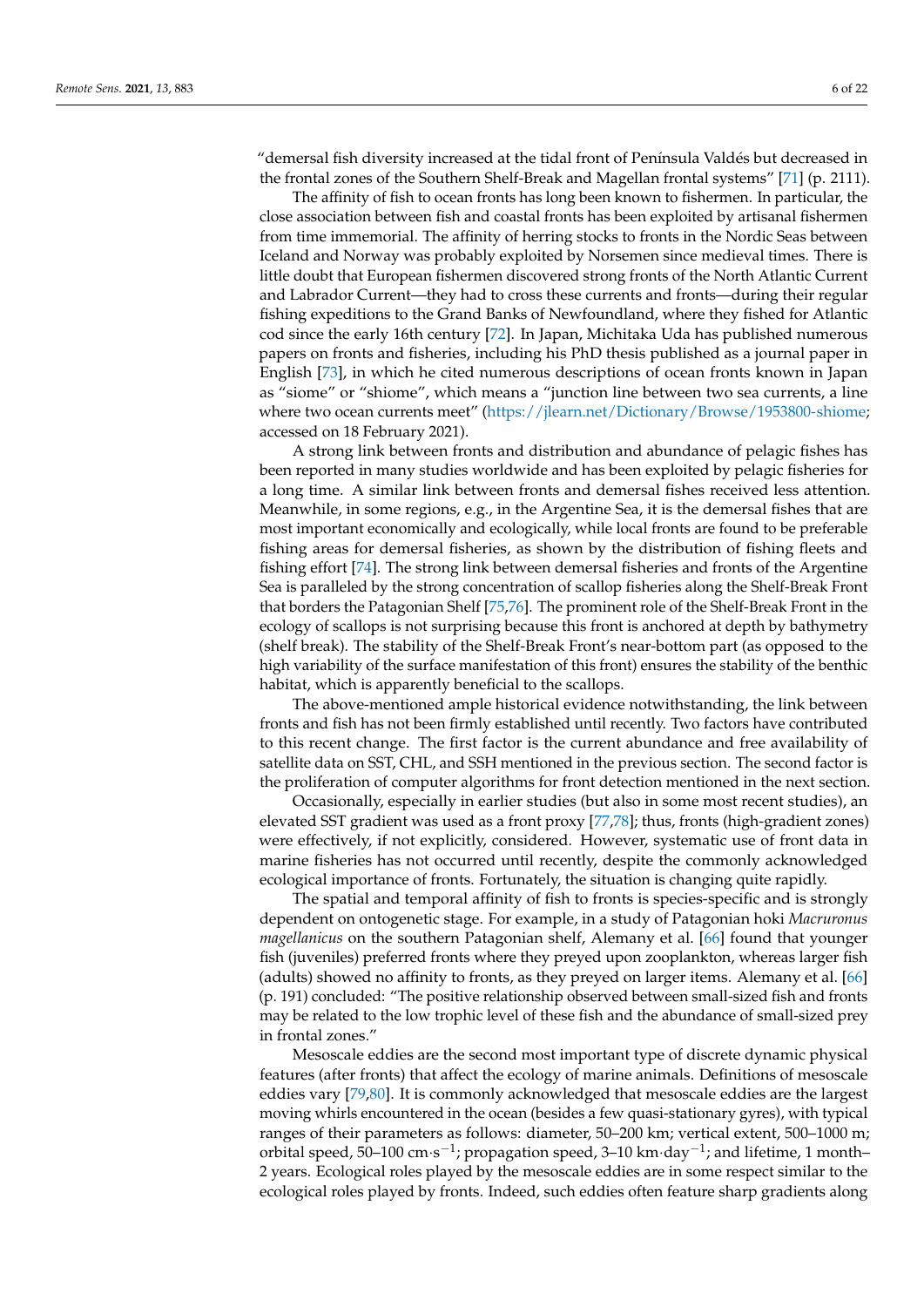their periphery. These peripheral zones around mesoscale eddies satisfy all three major criteria of a front, as they are (1) high-gradient zones that (2) divide different water masses and (3) separate different types of vertical structures (stratification) inside and outside of the eddies.

As pointed out by Braun et al. [\[81\]](#page-16-17) (p. 17187): "Debate regarding how and why predators use fronts and eddies, for example as a migratory cue, enhanced forage opportunities, or preferred thermal habitat, has been ongoing since the 1950s. The influence of eddies on the behavior of large pelagic fishes, however, remains largely unexplored". The combination of remote sensing of eddies with satellite tracking of animal movements has the potential to elucidate the impact of eddies on the ecology of fishes, as exemplified by a recent study of blue sharks in the Gulf Stream region [\[81\]](#page-16-17). It turned out that the sharks seek out anticyclonic (AC) eddies, particularly the interiors of AC eddies, for foraging. A satellite tracking study of juvenile loggerhead turtles in the Southwest Atlantic by Gaube et al. [\[82\]](#page-16-18) revealed a similar tendency, as the turtles tend to congregate in the interiors of AC eddies, apparently to forage, despite low CHL concentrations in surface layers of these eddies. These observations (and some previous [\[83\]](#page-16-19) and more recent [\[84\]](#page-16-20) studies as well) show that AC eddies are not lifeless ocean deserts, as commonly thought in the past. Conversely, mesoscale AC eddies support the most abundant mesopelagic fish community in the World Ocean [\[81\]](#page-16-17). The above findings dovetailed with a remote sensing study of loggerhead turtles in the Azores region by Chambault et al. [\[85\]](#page-17-0) that revealed the turtles' affinity to the inner cores of old AC eddies, supposedly due to the higher productivity of old, decaying AC eddies. The above results [\[81](#page-16-17)[,82](#page-16-18)[,85\]](#page-17-0) that point to the higher productivity of the interiors of AC eddies contradict the observations reported by Godø et al. [\[83\]](#page-16-19), who found a fish biomass minimum in the centers of three AC eddies in the Norwegian Sea. In the Mozambique Channel, Tew Kai and Marsac [\[86\]](#page-17-1) found good foraging conditions for frigatebirds and tuna along edges of mesoscale cyclonic eddies and suggested that these conditions arise from the aging process of the cyclonic eddies and their interactions with other eddies. Analyzing fisheries data from the NE Indian Ocean, Arur et al. [\[87\]](#page-17-2) found that higher catches were associated with the periphery of anticyclonic and the cores of cyclonic eddies (supposedly due to upwelling), while lower catches were associated with the periphery of cyclonic and the cores of anticyclonic eddies (supposedly due to downwelling).

The contradictory results cited above warrant further investigations of the fine-scale horizontal and vertical distributions of productivity in mesoscale eddies.

Occasionally, CHL fronts develop at SST fronts around eddies. In the South China Sea, Ye et al. [\[88\]](#page-17-3) documented SST fronts at peripheries of mesoscale anticyclonic eddies. These peripheral SST fronts had a stronger influence on surface CHL than seasonal coastal and permanent offshore SST fronts. The CHL enhancement along peripheral SST fronts around eddies is ascribed to "wind pump" upwelling generated by a typhoon that passed over the eddies [\[88\]](#page-17-3). In the NE Pacific off British Columbia, a combined analysis of several years of SST and CHL imagery allowed the author to identify a large well-defined CHL ring collocated with a warm SST ring (AC eddy); the CHL ring has likely developed over the pre-existing warm AC ring.

Even though ecological roles played by fronts and eddies are often quite similar, as noted above, automated detection of fronts and eddies from satellite data is typically performed with radically different algorithms. Following the publication of the seminal paper by Chelton et al. [\[79\]](#page-16-15), automated eddy detection from satellite data has grown into a mature field, with a multitude of eddy detection and tracking algorithms that are often based on different principles [\[80\]](#page-16-16). Thus, eddy detection from satellite data warrants a separate review. In this paper, we focus solely on front detection and its applications in marine ecology and fisheries.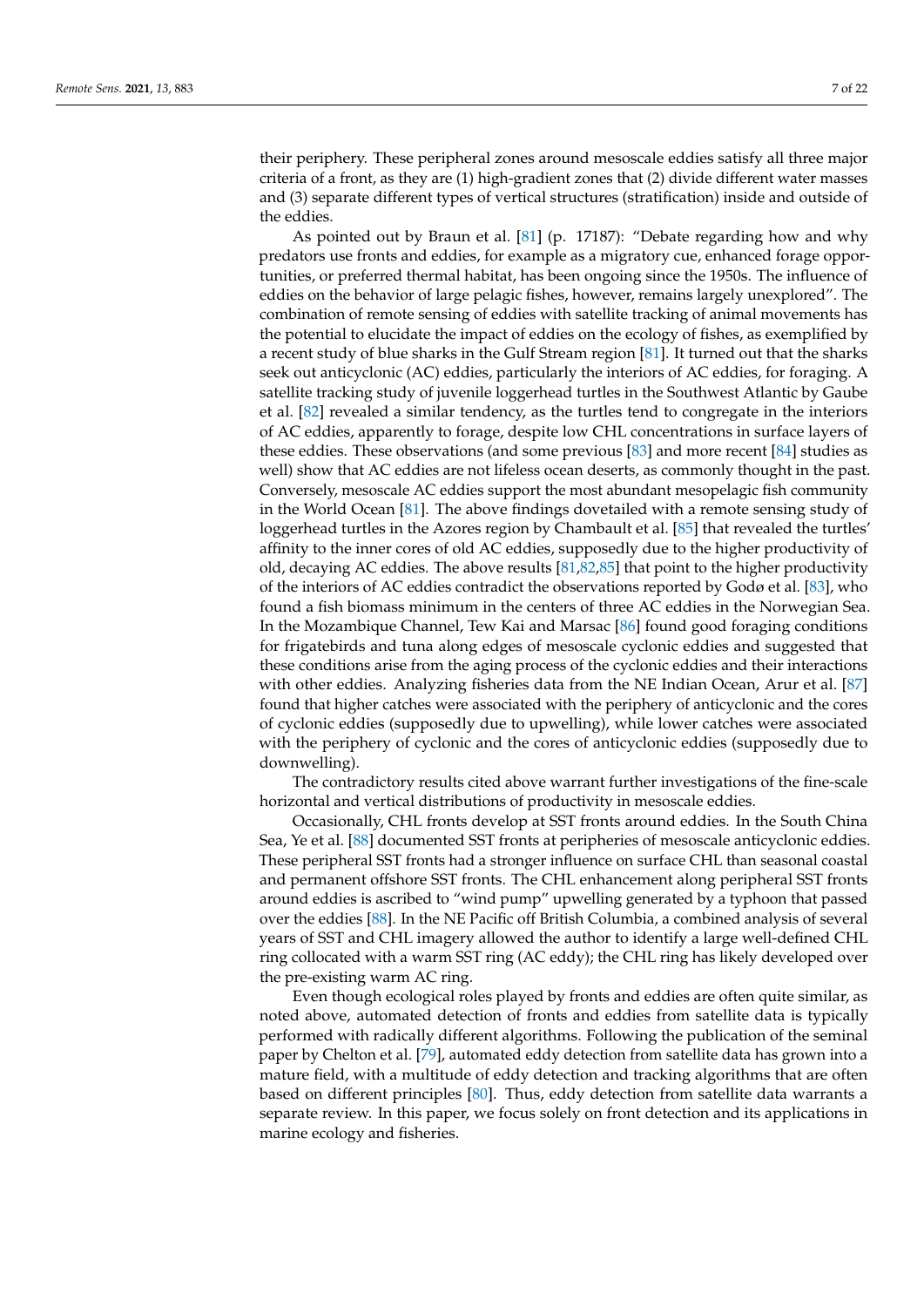#### <span id="page-7-0"></span>**5. Front Detection in Satellite Imagery**

The potential and importance of satellite observations of thermal and color (CHL) fronts for marine ecology and fisheries were recognized early on [\[6](#page-13-4)[,17](#page-14-0)[,28,](#page-14-18)[30–](#page-14-9)[32,](#page-14-10)[35](#page-15-13)[,36](#page-15-0)[,42,](#page-15-6)[43](#page-15-7)[,74\]](#page-16-9). Frontal maps are now generated by computer algorithms that detect fronts in satellite images of oceanic variables. Since fronts are narrow, high-gradient zones in satellite images, the task of front detection is equivalent to edge detection in image processing. This terminology is consistent with ocean fronts being boundaries that separate different water masses; thus, each front is a water mass edge. In general-purpose image processing, the tasks of edge detection and image segmentation (into uniform segments) are often complementary. In oceanography, the task of front detection in satellite imagery of oceanic variables can often be considered as complementary to the task of water mass identification, especially regarding large-scale fronts such as the Gulf Stream or Kuroshio.

Various approaches to front detection (or edge detection) in oceanography have been suggested and implemented (for a short review, see the Introduction in [\[21\]](#page-14-3)). The brief survey below covers algorithms and techniques that were used multiple times in marine ecology and fisheries research; as such, these approaches are de facto established. The most popular front detection algorithms and techniques (listed chronologically) are those proposed by Canny [\[89\]](#page-17-4), Cayula and Cornillon [\[18–](#page-14-1)[20\]](#page-14-2), Shimada et al. [\[90\]](#page-17-5), Belkin and O'Reilly [\[21\]](#page-14-3), Miller [\[91\]](#page-17-6), and Nieto et al. [\[92\]](#page-17-7). Not all of them are independent: Miller [\[91\]](#page-17-6) and Nieto et al. [\[92\]](#page-17-7) are based on Cayula and Cornillon [\[19\]](#page-14-19).

**Canny algorithm:** The gradient approach is based on the most common and widely accepted definition of fronts as high-gradient zones separating relatively uniform water masses. The main disadvantage of the gradient approach is the noisiness of the gradient field, since differentiation effectively amplifies any noise present in the data. Various algorithms have addressed this disadvantage. The most popular all-purpose gradientbased algorithm for edge detection in 2D imagery was developed by Canny [\[89\]](#page-17-4). The Canny algorithm is implemented in Matlab, IDL, Python, C++, R, and Java. It is widely used to detect fronts in SST imagery [\[93](#page-17-8)[–101\]](#page-17-9). The Canny algorithm is also used to detect fronts in CHL imagery [\[102,](#page-17-10)[103\]](#page-17-11) and in SAR imagery, where some fronts manifest as bright lines of elevated sea surface roughness [\[104,](#page-17-12)[105\]](#page-17-13).

**Cayula–Cornillon algorithm (CCA):** The most sophisticated edge detection algorithm in satellite oceanography was developed by Jean-François Cayula and Peter Cornillon first for SST imagery [\[18](#page-14-1)[–20\]](#page-14-2) and later successfully applied to CHL imagery. The Cayula– Cornillon algorithm (CCA) is based on a histogram approach; a histogram of SST values of all pixels within an image of a front separating two water masses M1 and M2 would always have two modes corresponding to the water masses M1 and M2, while the front is a locus of SST values that correspond to a minimum between the two modes. At the URI, the CCA has been applied to all available AVHRR SST imagery since 1982, thereby creating a unique global archive of frontal maps that have allowed a global survey of SST fronts to be conducted [\[2,](#page-13-1)[106\]](#page-17-14).

The CCA is available as a single-image edge detector (SIED) [\[19\]](#page-14-19) and multi-image edge detector [\[20\]](#page-14-2). The CCA gained wide popularity and has been used in numerous studies to map SST fronts globally [\[2](#page-13-1)[,106\]](#page-17-14) and locally in the following regions:

**Atlantic Ocean:** Baltic Sea [\[107\]](#page-17-15), Mid-Atlantic Bight [\[108](#page-17-16)[–110\]](#page-17-17), Georges Bank [\[111\]](#page-17-18), Gulf of Maine [\[112\]](#page-18-0), Western North Atlantic [\[63\]](#page-16-2), Western Iberian Basin [\[113–](#page-18-1)[115\]](#page-18-2), Sargasso Sea [\[116\]](#page-18-3), Canadian coastal waters [\[117\]](#page-18-4), West Florida Shelf [\[102\]](#page-17-10), North Atlantic Current region [\[118\]](#page-18-5).

**Pacific Ocean:** Marginal and coastal seas [\[119\]](#page-18-6), Bering Sea [\[120–](#page-18-7)[122\]](#page-18-8), Okhotsk Sea [\[123\]](#page-18-9), Gulf of Alaska [\[120\]](#page-18-7), California Current [\[124](#page-18-10)[,125\]](#page-18-11), East China Seas [\[126\]](#page-18-12), South China Sea [\[127](#page-18-13)[,128\]](#page-18-14), Tasman Sea [\[129\]](#page-18-15), Chilean Northern Patagonia [\[130\]](#page-18-16).

**Indian Ocean:** Red Sea [\[131\]](#page-18-17), North Indian Ocean [\[48,](#page-15-5)[103](#page-17-11)[,132](#page-18-18)[,133\]](#page-18-19).

**Arctic Ocean:** Chukchi Sea [\[120\]](#page-18-7), Beaufort Sea [\[120](#page-18-7)[,134\]](#page-18-20), Canadian coastal waters [\[117\]](#page-18-4).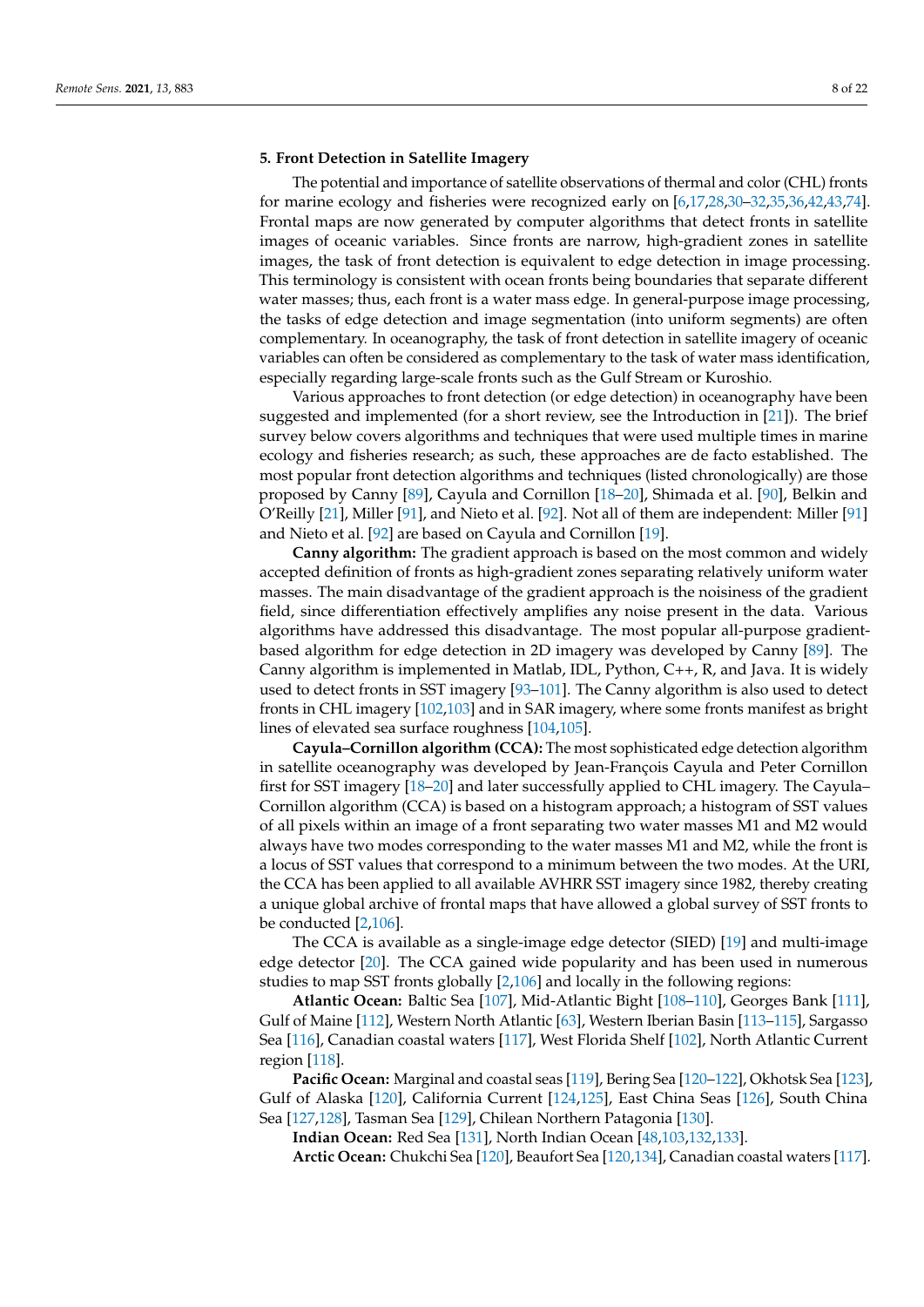**CCA applications to CHL imagery:** Even though the CCA was originally developed to detect fronts in SST imagery, it has been successfully applied to CHL imagery as well [\[110](#page-17-17)[,124](#page-18-10)[,135\]](#page-18-21).

**CCA availability:** Since 2010, the CCA-SIED has become publicly available as an R code included in the Marine Geospatial Ecology Tools (MGET) developed by Jason Roberts and collaborators at the Marine Geospatial Ecology Laboratory, Duke University [\[136\]](#page-18-22). Owing to the free access to CCA-SIED as part of MGET (available at [http://mgel.env.duke.](http://mgel.env.duke.edu/tools) [edu/tools;](http://mgel.env.duke.edu/tools) accessed on 18 February 2021), the CCA gained even more popularity and has been used in numerous marine ecological studies reviewed in the next section.

**Miller analysis:** Miller and collaborators developed a novel and powerful technique based on combining and compositing frontal maps of different oceanic variables, e.g., SST and CHL [\[91](#page-17-6)[,137–](#page-18-23)[139\]](#page-18-24). Miller's composite frontal map analysis has been used in the marine ecological studies reviewed in the next section.

**Nieto algorithm:** The original CCA-SIED algorithm was modified by Nieto, Demarcq, and McClatchie and applied to the Canary Current System [\[92\]](#page-17-7). The Nieto algorithm uses a combination of multiple sliding windows and significantly improves the CCA-SIED performance. The Nieto algorithm has been used in a few studies, including marine ecological studies [\[140–](#page-18-25)[143\]](#page-19-0).

**Shimada algorithm:** Vázquez et al. [\[144\]](#page-19-1) applied an entropic approach to edge detection in SST images. This approach (first proposed by Barranco et al. [\[145\]](#page-19-2)) uses the Jensen–Shannon divergence [\[146\]](#page-19-3) as a criterion of separation between histograms generated by a window sliding over an image. The Vázquez et al. algorithm [\[144\]](#page-19-1) was modified and applied in satellite oceanography by Shimada and collaborators [\[90\]](#page-17-5). The Shimada et al. algorithm [\[90\]](#page-17-5) has been used in a few studies of fronts in the China Seas, including the marine ecology and fisheries studies reviewed in the next section.

**Belkin and O'Reilly algorithm (BOA):** Belkin (URI) and O'Reilly (NOAA) developed a novel gradient-based algorithm and applied it to SST and CHL [\[21\]](#page-14-3). The main novelty of the Belkin–O'Reilly algorithm (BOA) is a shape-preserving, scale-sensitive, contextual median filter applied selectively and iteratively until convergence. This filter eliminates noise while preserving stepwise fronts and two features endemic to CHL, namely (a) roof edges corresponding to CHL enhancement at hydrographic fronts and (b) peaks corresponding to point-wise CHL blooms. Both features are common in CHL imagery. The BOA is universal, as it can be applied to any scalar oceanic variable. For instance, in a study of the NE Pacific fronts off the British Columbia, the BOA was successfully applied to SST, CHL, SSH, and satellite radar imagery (Gary Borstad, ASL Borstad Remote Sensing Inc., Canada, personal communication). The BOA was originally developed in Matlab and converted to IDL by Jay O'Reilly [\[21\]](#page-14-3). The BOA IDL code has been converted to C++ and officially adopted by NOAA in 2013. Frontal CHL maps generated by the BOA C++ code are freely available from NOAA as an operational ocean color product [\(https://www.ncei.noaa.gov/](https://www.ncei.noaa.gov/access/metadata/landing-page/bin/iso?id=gov.noaa.nodc:CoastWatch-OC-Frontal) [access/metadata/landing-page/bin/iso?id=gov.noaa.nodc:CoastWatch-OC-Frontal;](https://www.ncei.noaa.gov/access/metadata/landing-page/bin/iso?id=gov.noaa.nodc:CoastWatch-OC-Frontal) accessed on 18 February 2021), accessible via the Comprehensive Large-Array Data Stewardship System (CLASS) [\(https://www.avl.class.noaa.gov/saa/products/search?sub\\_id=](https://www.avl.class.noaa.gov/saa/products/search?sub_id=0&datatype_family=OC_FRONTAL&submit.x=25&submit.y=2) [0&datatype\\_family=OC\\_FRONTAL&submit.x=25&submit.y=2;](https://www.avl.class.noaa.gov/saa/products/search?sub_id=0&datatype_family=OC_FRONTAL&submit.x=25&submit.y=2) accessed on 18 February 2021).

**BOA R code by Galuardi:** The BOA pseudocode published by Belkin and O'Reilly [\[21\]](#page-14-3) stimulated the implementation of BOA in various computer languages. Ben Galuardi published the BOA pseudocode in R and made his BOA-R code publicly available [\(https:](https://github.com/galuardi/boaR) [//github.com/galuardi/boaR;](https://github.com/galuardi/boaR) accessed on 18 February 2021).

**BOA applications:** The BOA was released to numerous groups around the world after its publication in 2009 and has been successfully used to map ocean fronts in various regions, including the East China Sea [\[147\]](#page-19-4), Yellow Sea [\[148](#page-19-5)[,149\]](#page-19-6), South China Sea [\[70](#page-16-5)[,150\]](#page-19-7), Kuroshio Current [\[151\]](#page-19-8), and British Columbia waters. The BOA applications in ecological and fisheries studies are reviewed in the next section.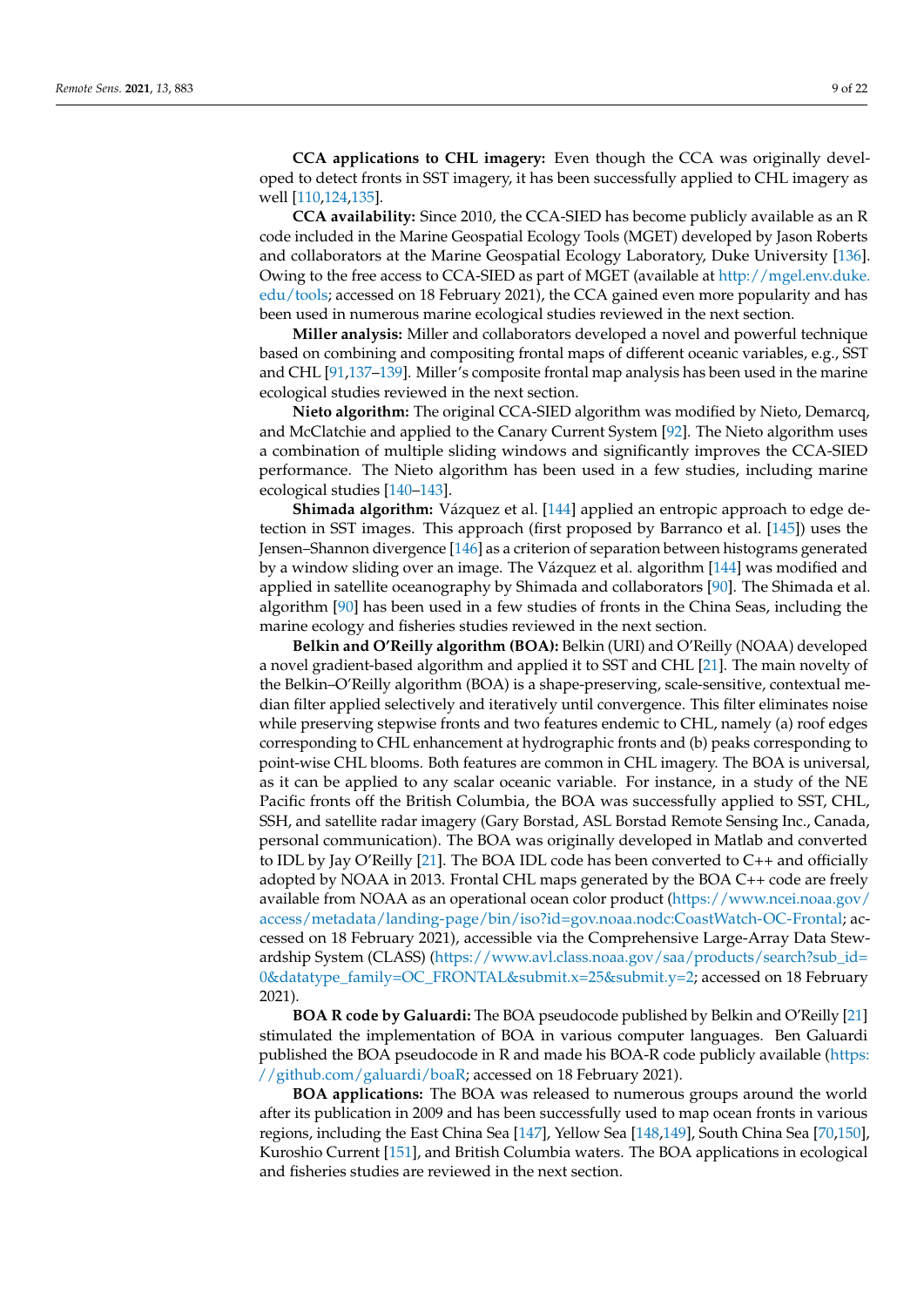## <span id="page-9-0"></span>**6. Feature-Based Approach to Remote Sensing in Marine Ecology and Fisheries**

The ever-growing recognition of the paramount importance of circulation features such as fronts and eddies combined with the development and validation of various algorithms for feature detection and tracking from satellite data have profoundly transformed this entire field and led to the incorporation of fronts and eddies into dynamic ocean management [\[14,](#page-14-17)[16](#page-14-20)[,17](#page-14-0)[,74](#page-16-9)[,129](#page-18-15)[,152,](#page-19-9)[153\]](#page-19-10).

Table [1](#page-11-1) sums up remote sensing studies of the ecological roles of fronts, conducted with the most popular front detection and mapping algorithms and techniques (chronologically: Canny [\[89\]](#page-17-4), Cayula and Cornillon [\[18–](#page-14-1)[20\]](#page-14-2), Miller [\[91,](#page-17-6)[137\]](#page-18-23), Shimada et al. [\[90\]](#page-17-5), Belkin and O'Reilly [\[21\]](#page-14-3), and Nieto et al. [\[92\]](#page-17-7)). Also included in Table [1](#page-11-1) are remote sensing, marine ecology, and fisheries studies that used a simple gradient calculation in lieu of the more sophisticated front detection or mapping techniques listed above. The inclusive approach to Table [1](#page-11-1) is justified because the studies based on a simple gradient calculation could be extended and upgraded by using one of several advanced front detectors that are now freely available.

**Table 1.** Remote sensing of fronts for marine ecology and fisheries.

| Reference<br>(First Author, Ref. No.) | Region                    | <b>Front Detection</b><br>Algorithm/Technique | <b>Species</b>         |
|---------------------------------------|---------------------------|-----------------------------------------------|------------------------|
| Abdullah [154]                        | Arabian Sea               | <b>CCA-SIED</b>                               | Tuna                   |
| Austin [155]                          | NE Atlantic off UK        | CCA-SIED-MGET; Miller                         | <b>Basking</b> shark   |
| Bedriñana-Romano [130]                | Chilean Patagonia         | <b>CCA-SIED-MGET</b>                          | <b>Blue</b> whale      |
| Bigelow <sup>[78]</sup>               | North Pacific             | Gradient                                      | Swordfish, blue shark  |
| Bogazzi <sup>[75]</sup>               | Patagonian Shelf          | Gradient                                      | Patagonian scallops    |
| Braun <sup>[59]</sup>                 | North Atlantic            | <b>BOA-RG</b>                                 | Sharks                 |
| Brigolin [156]                        | Alboran Sea               | CCA-SIED; Miller                              | Various fishes         |
| Brodie [157]                          | Tasman Sea                | <b>CCA</b>                                    | Dolphinfish, kingfish  |
| Byrne [40]                            | North Atlantic            | <b>BOA-RG</b>                                 | Shortfin mako shark    |
| Camacho <sup>[158]</sup>              | California Current        | <b>CCA-SIED</b>                               | Whales and dolphins    |
| Chakraborty [103]                     | North Indian Ocean        | CCA-SIED; Canny                               | Various species        |
| Chambault [57]                        | <b>Gulf Stream</b>        | Gradient                                      | Leatherback turtle     |
| Chambault [58]                        | Baffin Bay, Hudson Bay    | Gradient                                      | Bowhead whale          |
| Chen X.J. [159]                       | NW Pacific                | Gradient                                      | Neon flying squid      |
| Cox [56]                              | Celtic Sea                | CCA-SIED; Miller                              | Gannets                |
| Dalla Rosa <sup>[64]</sup>            | NE Pacific                | <b>CCA-SIED-MGET</b>                          | Humpback whale         |
| Dell [160]                            | <b>Tasman</b> Sea         | <b>CCA-SIED</b>                               | Yellowfin tuna         |
| Dodge [161]                           | Northwest Atlantic        | <b>BOA-RG</b>                                 | Leatherback turtle     |
| Druon [51]                            | Mediterranean Sea         | Gradient                                      | Atlantic bluefin tuna  |
| Druon [162]                           | Arctic Ocean              | Gradient                                      | Various species        |
| Ebango Ngando [163]                   | Mauritanian upwelling     | <b>CCA-SIED</b>                               | Mackerel, sardinella   |
| Etnoyer [49]                          | NE Subtropical Pacific    | Gradient                                      | Blue whales, turtles   |
| Francis [164]                         | <b>Indian Ocean</b>       | CCA-SIED; Canny                               | Potential fishing zone |
| Friedland [165]                       | <b>US Northeast Shelf</b> | Gradient                                      | Various species        |
| Glembocki [166]                       | Patagonian Shelf          | Gradient                                      | Patagonian red shrimp  |
| Haberlin [167]                        | Celtic Sea                | <b>CCA-SIED-MGET</b>                          | Gelatinous zooplankton |
| Herron [77]                           | Gulf of Mexico            | Gradient                                      | Butterfish             |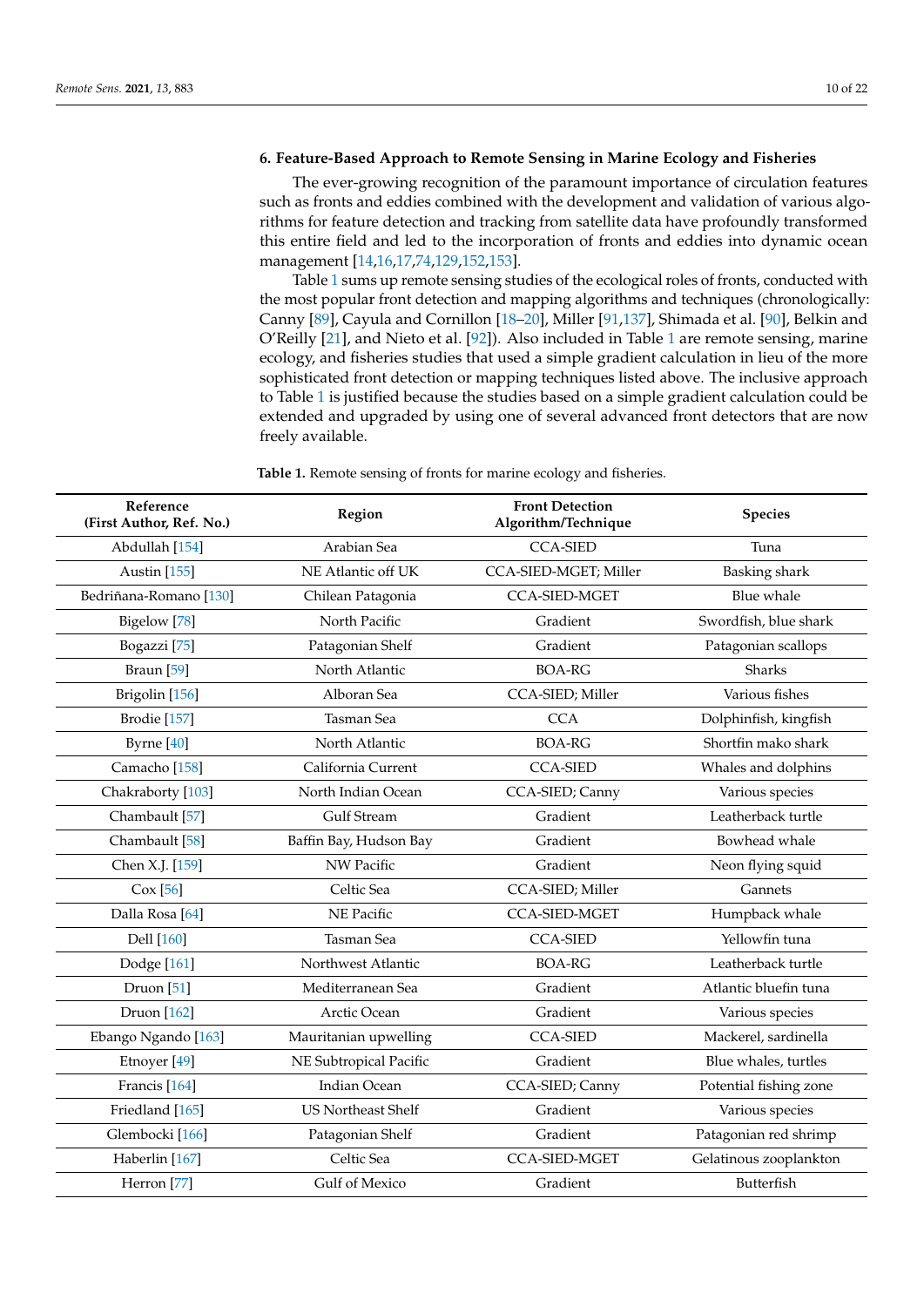| Reference<br>(First Author, Ref. No.) | Region                    | <b>Front Detection</b><br>Algorithm/Technique | <b>Species</b>            |
|---------------------------------------|---------------------------|-----------------------------------------------|---------------------------|
| Hidayat [168]                         | Bone Gulf, Indonesia      | <b>CCA-SIED</b>                               | Skipjack tuna             |
| Hsu [169]                             | West & Central Pacific    | <b>BOA</b>                                    | Skipjack tuna             |
| Hua [170]                             | NW Pacific                | Gradient                                      | Pacific saury             |
| Jakubas [60]                          | Svalbard                  | <b>CCA-SIED</b>                               | Little auks               |
| Jishad [171]                          | Bay of Bengal             | Gradient                                      | Various species           |
| <b>Kulik</b> [172]                    | Northwest Pacific         | <b>BOA-RG</b>                                 | Pacific saury             |
| Lan [173]                             | South Indian Ocean        | Shimada                                       | Albacore tuna             |
| Lennert-Cody [174]                    | Eastern Tropical Pacific  | <b>CCA-SIED</b>                               | Bigeye tuna               |
| Liao [39]                             | East China Sea            | Shimada                                       | Swordtip squid            |
| Liu <sup>[175]</sup>                  | East China Seas           | <b>CCA-SIED-MGET</b>                          | Anchovy                   |
| Louzao <sup>[176]</sup>               | Western Mediterranean     | <b>CCA-SIED-MGET</b>                          | Cory's shearwater         |
| Luo <sup>[55]</sup>                   | Western North Atlantic    | <b>BOA</b>                                    | Tuna, marlin, sailfish    |
| Mauna <sup>[76]</sup>                 | Patagonian Shelf          | Gradient                                      | Patagonian scallop        |
| Mazur [177]                           | <b>US Northeast Shelf</b> | <b>CCA</b>                                    | American lobster          |
| Miller [178]                          | NE Atlantic               | CCA-SIED; Miller                              | Basking shark             |
| Mitchell [179]                        | English Channel           | <b>CCA-SIED</b>                               | <b>Blue</b> shark         |
| Mugo [180]                            | NW Pacific                | <b>CCA-SIED-MGET</b>                          | Tuna, squid, saury        |
| Nieblas [140]                         | SE Tropical Indian Ocean  | CCA-SIED-Nieto; Canny                         | Southern bluefin tuna     |
| Nieto [142]                           | NE Pacific                | <b>CCA-SIED-Nieto</b>                         | Albacore tuna             |
| Nishizawa <sup>[181]</sup>            | North Pacific             | <b>CCA-SIED-MGET</b>                          | Albatrosses               |
| Oh [182]                              | Japan Sea                 | <b>BOA</b>                                    | Japanese flying squid     |
| Pikesley [183]                        | Gabon-Angola              | <b>CCA-SIED-MGET</b>                          | Olive ridley turtle       |
| Pikesley [184]                        | Cape Verde                | <b>CCA-SIED-MGET</b>                          | Loggerhead turtle         |
| Podesta <sup>[63]</sup>               | Mid-Atlantic Bight        | <b>CCA</b>                                    | Swordfish                 |
| Reese [185]                           | California Current        | <b>CCA-SIED</b>                               | Sardine, anchovy, herring |
| Retana <sup>[186]</sup>               | San Jorge Gulf, Arg.      | <b>CCA-SIED-MGET</b>                          | Marine mammals            |
| Royer [187]                           | Gulf of Lions, Med. Sea   | Canny                                         | Bluefin tuna              |
| Sabal [61]                            | California Current        | <b>CCA-SIED</b>                               | Salmon                    |
| Sabarros <sup>[53]</sup>              | Benguela Upwelling        | CCA-SIED-Nieto                                | Cape gannet               |
| Sagarminaga <sup>[188]</sup>          | NE Atlantic               | <b>BOA</b>                                    | Albacore tuna             |
| Santiago <sup>[67]</sup>              | Indian Ocean              | <b>BOA-RG</b>                                 | Yellowfin tuna            |
| Santiago <sup>[68]</sup>              | Atlantic Ocean            | <b>BOA-RG</b>                                 | Yellowfin tuna            |
| Sarma <sup>[48]</sup>                 | Arabian Sea               | <b>CCA-SIED</b>                               | Zooplankton               |
| <b>Scales</b> [152]                   | Celtic Sea                | CCA-SIED; Miller                              | Gannet                    |
| <b>Scales</b> [189]                   | Canary Current            | CCA-SIED; Miller                              | Loggerhead turtle         |
| Scales <sup>[54]</sup>                | South Atlantic            | CCA-SIED; Miller                              | Grey-headed albatross     |
| Schick [112]                          | Gulf of Maine             | <b>CCA</b>                                    | Bluefin tuna              |
| Soldatini [190]                       | Baja California Peninsula | <b>BOA</b>                                    | Black-vented shearwater   |
| Sousa [191]                           | Gulf of Cadiz             | CCA-SIED-MGET                                 | Sunfish (mola mola)       |
| Suhadha [192]                         | Bali Strait, Indonesia    | <b>CCA-SIED-MGET</b>                          | Bali sardinella           |
| Svendsen [62]                         | San Matias Gulf, Arg.     | <b>CCA-SIED-MGET</b>                          | Various species           |

# **Table 1.** *Cont.*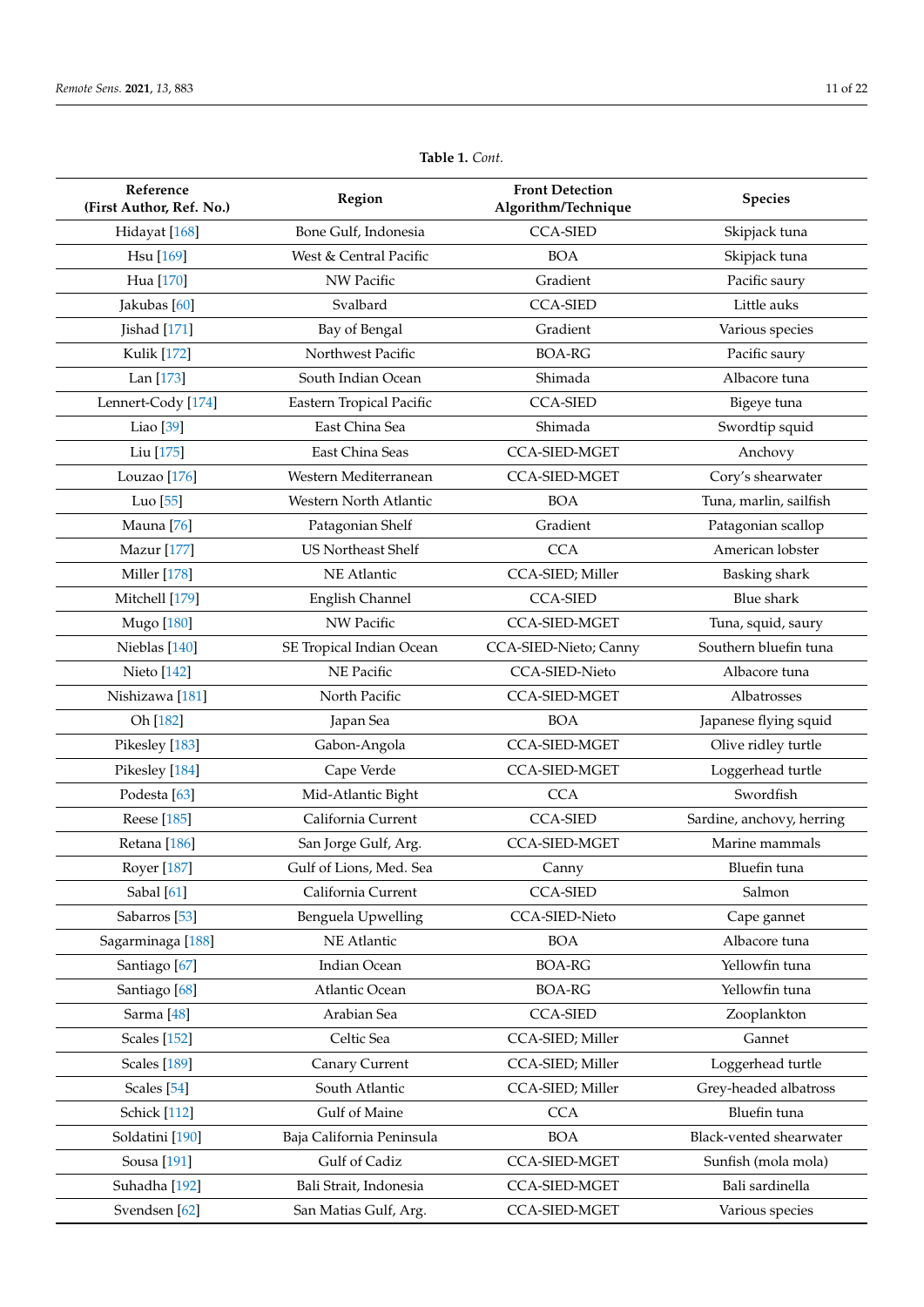<span id="page-11-1"></span>

| Reference<br>(First Author, Ref. No.) | Region                 | <b>Front Detection</b><br>Algorithm/Technique | <b>Species</b>            |
|---------------------------------------|------------------------|-----------------------------------------------|---------------------------|
| Swetha [193]                          | Northern Indian Ocean  | <b>CCA-SIED-MGET</b>                          | Potential Fishing Zone    |
| Thorne [194]                          | NW Atlantic            | <b>CCA-SIED-MGET</b>                          | Pilot whale               |
| <b>Trew</b> [195]                     | Gulf of Guinea         | <b>CCA-SIED-MGET</b>                          | Mammals, turtles          |
| Tseng $[65]$                          | Northwest Pacific      | <b>CCA-SIED</b>                               | Pacific saury             |
| Varo-Cruz [196]                       | Eastern North Atlantic | <b>CCA-SIED-MGET</b>                          | Loggerhead turtle         |
| Wall [197]                            | West Florida Shelf     | CCA-SIED; Canny                               | King mackerel             |
| Wang J [198]                          | Patagonian Shelf       | Gradient                                      | Hake                      |
| <b>Wang YC</b> [199]                  | South China Sea        | Shimada                                       | Ichthyoplankton           |
| <b>Wang YC</b> [200]                  | East China Sea         | Shimada                                       | Ichthyoplankton           |
| <b>White</b> [201]                    | Nantucket Shoals       | <b>BOA</b>                                    | Ducks, scoters            |
| Woodson [52]                          | California Current     | <b>BOA</b>                                    | Rockfishes, invertebrates |
| Xu [143]                              | NE Pacific             | <b>CCA-SIED-Nieto</b>                         | Albacore tuna             |
| Zainuddin [202]                       | Makassar Strait        | <b>CCA-SIED</b>                               | Skipjack tuna             |
| Zhou [203]                            | South Pacific          | BOA; CCA-SIED-Nieto                           | Albacore tuna             |

**Table 1.** *Cont.*

CCA: Cayula–Cornillon algorithm [\[18](#page-14-1)[–20\]](#page-14-2); SIED: Single-Image Edge Detection algorithm by Cayula and Cornillon [\[19\]](#page-14-19); MGET: Marine Geospatial Ecology Tools by Roberts et al. [\[136\]](#page-18-22); Miller: Multispectral composite frontal map analysis [\[91\]](#page-17-6); Nieto: CCA modification by Nieto et al. [\[92\]](#page-17-7); BOA: Belkin–O'Reilly algorithm [\[21\]](#page-14-3); RG: BOA R code by Galuardi [\(https://github.com/galuardi/boaR;](https://github.com/galuardi/boaR) accessed on 18 February 2021); Shimada: Entropy-based edge detection algorithm by Shimada et al. [\[90\]](#page-17-5); Canny: Edge detection algorithm by Canny [\[89\]](#page-17-4).

> Analysis of Table [1](#page-11-1) reveals two trends. First, the entire field of front detectors is dominated by the Cayula–Cornillon algorithm (CCA), especially the Single-Image Edge Detector (SIED; [\[19\]](#page-14-19)) implemented as an R code in the Marine Geospatial Ecology Tools (MGET) [\[136\]](#page-18-22). The CCA-SIED domination is especially prominent owing to the analysis by Miller [\[91](#page-17-6)[,137\]](#page-18-23) and Nieto et al.'s [\[92\]](#page-17-7) algorithm being based on CCA-SIED.

> Second, the geographical distribution of the fisheries studies included in Table [1](#page-11-1) is strongly non-uniform. Three regions stand out: (1) the Patagonian Shelf and Shelf-Break (Argentine Sea); (2) the North Indian Ocean, especially the Arabian Sea and Bay of Bengal; (3) the Western North Pacific and its marginal seas.

> The Patagonian Shelf and Shelf-Break feature several well-defined quasi-stationary year-round fronts. This region is, thus, unique in the context of the entire World Ocean, since there are no other regions with several prominent year-round fronts [\[2\]](#page-13-1). Fronts in the Patagonian Shelf and Shelf Break are targeted for their stocks of scallops [\[75,](#page-16-10)[76\]](#page-16-11), shrimp [\[166\]](#page-19-23), hake [\[198\]](#page-21-5), and various pelagic and demersal fish species [\[62\]](#page-16-1).

> The North Indian Ocean is devoid of strong quasi-stationary fronts, save for river plume fronts associated with the Ganges–Brahmaputra and Irrawaddy freshwater outflows [\[2,](#page-13-1)[106\]](#page-17-14). Nonetheless, numerous papers by Indian, Pakistani, and Indonesian researchers are dedicated to fronts and their effects on fisheries, particularly regarding potential fishing zones (PFZ) [\[48,](#page-15-5)[103](#page-17-11)[,154](#page-19-11)[,164](#page-19-21)[,168](#page-20-0)[,171](#page-20-3)[,192,](#page-20-24)[193,](#page-21-0)[202\]](#page-21-9), with tuna being the main target [\[154,](#page-19-11)[168](#page-20-0)[,202\]](#page-21-9).

> The Western North Pacific and its marginal seas feature numerous diverse fronts formed by tidal mixing, river discharge, wind-induced upwelling, and water mass convergence [\[2](#page-13-1)[,126\]](#page-18-12). These fronts form regional ecosystems and play important roles in local fisheries [\[39](#page-15-17)[,65](#page-16-25)[,159](#page-19-16)[,170](#page-20-2)[,175](#page-20-7)[,180](#page-20-12)[,182](#page-20-14)[,199](#page-21-6)[,200\]](#page-21-7), with major target species being tuna [\[180\]](#page-20-12), squid [\[39](#page-15-17)[,159](#page-19-16)[,180,](#page-20-12)[182\]](#page-20-14), saury [\[65](#page-16-25)[,170](#page-20-2)[,180\]](#page-20-12), and anchovy [\[175\]](#page-20-7).

## <span id="page-11-0"></span>**7. Discussion**

**Physics:** Fronts are formed by a wide variety of physical processes. The main types of physical fronts have been known for a century, including tidal mixing fronts, water mass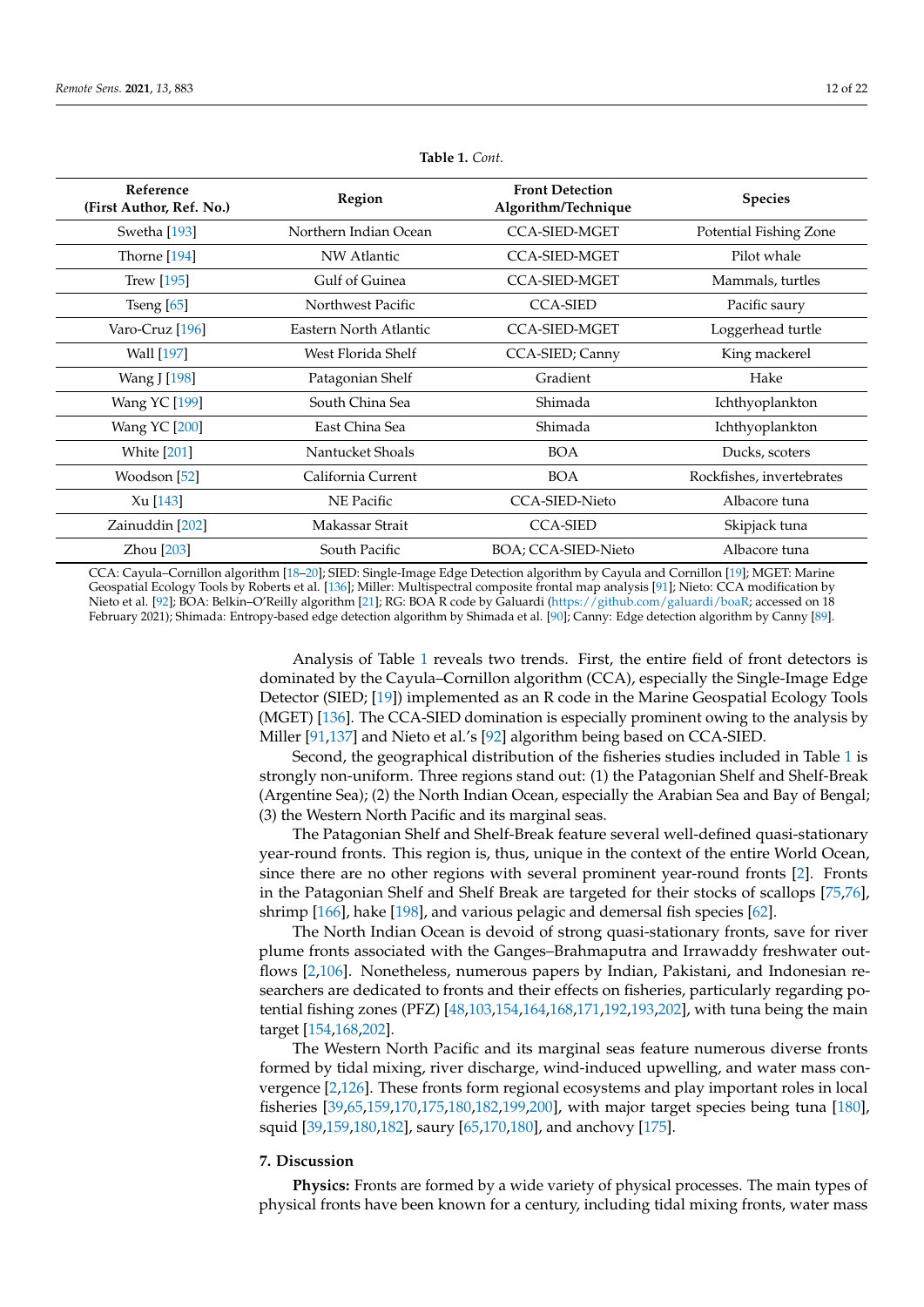convergence fronts, coastal upwelling fronts, equatorial upwelling fronts, topographic upwelling fronts, river plume fronts, and fronts of marginal ice zones [\[1](#page-13-0)[,2\]](#page-13-1). Depending on the particular front generation mechanism, a given front can be seasonal or perennial, and their predictability in space and time varies greatly, depending on several factors. Tidal

mixing fronts (TMFs) are highly predictable in space and time as tides are predictable. The locations of TMFs are largely controlled by bathymetry, which anchors such fronts. However, during each season, exact locations of TMFs depend on air–sea interactions and establishment of summertime stratification.

Some fronts change their physical nature from one season to another. For example, the Zhejiang–Fujian Front in the East China Sea [\[126\]](#page-18-12) is a classical water mass front along the offshore boundary of the southward China Coastal Current during the wintertime northeastern monsoon season. However, during the summertime southwestern monsoon season, the China Coastal Current reverses and retreats to the north, being pushed by the southwesterly winds blowing along the Zhejiang–Fujian Coast and driving upwelling, resulting in the Zhejiang–Fujian Front becoming an upwelling front.

The persistence of fronts can be quantified by calculating the frontal frequency at a given geographical location. The analysis of frontal frequency maps in various geographical regions of the World Ocean has shown that some well-known large-scale fronts (e.g., extensions of western boundary currents) do not transpire in such maps [\[2,](#page-13-1)[106\]](#page-17-14). This phenomenon can be explained by the increased variability of such currents and associated fronts away from the western boundaries, in the open ocean, where topographic steering is absent or extremely weak. Many persistent fronts are quasi-stationary, e.g., shelf-break fronts and tidal mixing fronts. In such cases, a long-term map of pixel-based frontal frequencies portrays such fronts as ridges of elevated frequencies. Ridge lines in such maps are assumed to be the most likely paths of the respective fronts. Examples of such robust fronts and frontal frequency maps can be found in [\[2](#page-13-1)[,106](#page-17-14)[,119–](#page-18-6)[123,](#page-18-9)[126\]](#page-18-12).

**Biology:** Associations between fronts and biota are species-specific and critically dependent on a life stage of a given species. For example, skipjack tuna in the North Pacific spawn at the Subtropical Front (south of  $30°N$ ) but then migrate to the Subarctic Front (around 40◦N) for foraging. Most fronts feature maximum biodiversity, while some fronts feature minimum biodiversity when an elevated biomass at the fronts is maintained by a few super-abundant species of fish. Each physical aspect of every front—such as its spatial and temporal scales, horizontal and vertical structures, development stage, gradients and cross-frontal ranges of physical and biochemical parameters, and spatial and temporal variability of the front—may affect different species differently and may even affect the same species differently depending on the current ontogenetic stage of the species.

**Logistics:** Comprehensive sets of frontal data (location, development stage, crossfrontal ranges of physical and biochemical parameters, vertical structure, etc.) are not readily available in the great majority of cases. Most satellites can provide either all-weather low-resolution data or cloud-contaminated high-resolution data on T, S, SSH, and CHL. Satellite-borne synthetic aperture radar (SAR) data is the only exception from the above dichotomy, as SAR provides all-weather high-resolution data. The temporal resolution of satellite data varies between 5 minutes (geostationary satellites) and 16 (Landsat)– 35 days (ERS). Data latency (time lag between data acquisition and uploading the data on the Web) is constantly improving. Currently, SST and CHL data provided by NASA and NOAA are available within 12–24 h; the agencies are aiming to reduce the data latency to 4–6 h. Information on vertical structures (stratification) can be inferred from SSH data combined with Argo buoys and oceanographic data from the World Ocean Database [\(https://www.nodc.noaa.gov/OC5/WOD/pr\\_wod.html;](https://www.nodc.noaa.gov/OC5/WOD/pr_wod.html) accessed on 18 February 2021).

**Frontal metrics and indexes:** Each snapshot of a front (obtained with in situ or satellite data in 1D, 2D, or 3D) can be characterized by several numbers such as location, vertical extent, horizontal extent, cross-frontal horizontal gradients, and ranges of physical (T, S, density) and biochemical (nutrients, oxygen concentration) variables at various depths. Fronts that separate different types of stratification need additional non-numerical descrip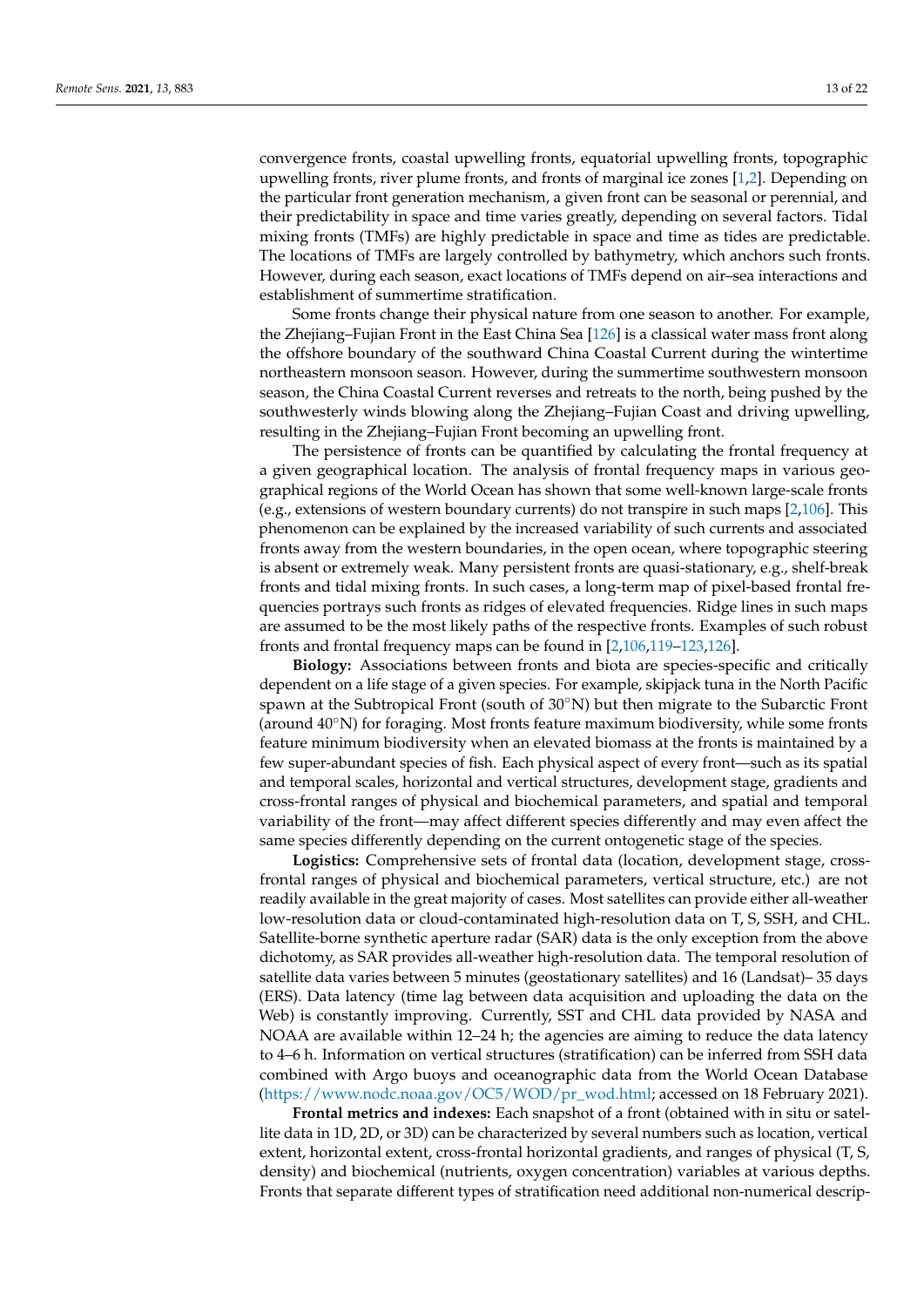tors that reflect a qualitative change of vertical structure across the front. A comprehensive set of frontal parameters (metrics) inferred from in situ surface and subsurface data can be combined with satellite-derived frontal metrics, such as cross-frontal gradients and ranges of SST, SSS, CHL, and SSH, as well as metrics of the front's persistence, which are commonly evaluated by calculating the pixel-based frontal frequency. The most challenging problem is how to combine such multiple diverse characteristics as those enumerated above. The multispectral composite frontal map analysis technique developed by Peter Miller seems to be the most promising [\[91](#page-17-6)[,137\]](#page-18-23).

#### <span id="page-13-2"></span>**8. Summary**

More than 80 marine ecology and fisheries studies have been identified, which have applied various front detection algorithms to satellite imagery and maps of SST, CHL, and SSH, aiming at elucidating links between fronts and biota. The vast majority of these studies confirmed previous observations of elevated biomass and biodiversity at or near fronts. In the feature-based framework, fronts are detected and characterized by a number of parameters, after which such front data are explicitly used in marine ecology and fisheries research, including statistical models of fish populations. Every front can be characterized by several parameters, including cross-frontal gradients and ranges of various quantities, both observed and derived, such as the temperature, salinity, density, dynamic height, depths of the upper mixed layer and euphotic layer, CHL concentration in the euphotic layer, and heat content. All of these front-centric parameters can be used in marine ecology and fisheries studies; however, to date, only a few such parameters have been tried and tested. A distance between an animal and the nearest front is the most popular parameter that allows quantitative studies of front–biota links. The nearest distance approach has been used in numerous studies owing to its implementation in geographic information systems. Other front parameters' roles in front–biota links are largely unexplored—the perspectives are limitless.

**Funding:** This research received no external funding.

**Data Availability Statement:** No new data were created or analyzed in this study. Data sharing is not applicable to this article.

**Acknowledgments:** The global survey of ocean fronts led by Peter Cornillon (University of Rhode Island) has been supported by the NASA (Eric Lindstrom, program manager) since 1997. The NOAA has supported the development and validation of the Belkin–O'Reilly algorithm at the URI since 2006. Cara Wilson (NOAA) promoted front applications in marine fisheries and conservation. Ken Sherman (NOAA) has included fronts as major physical components into the large marine ecosystem concept since 2005. The original manuscript was improved thanks to numerous edits, comments, and suggestions by Frederick Bingham and three anonymous reviewers. While working on this paper, the author was supported by the Zhejiang Ocean University.

**Conflicts of Interest:** The author declares no conflict of interest.

#### **References**

- <span id="page-13-0"></span>1. Belkin, I.M. Front. In *Interdisciplinary Encyclopedia of Marine Sciences*; Nybakken, J.W., Broenkow, W.W., Vallier, T.L., Eds.; Grolier Academic Reference: Danbury, CT, USA, 2002; Volume 1, pp. 433–436.
- <span id="page-13-1"></span>2. Belkin, I.M.; Cornillon, P.C.; Sherman, K. Fronts in Large Marine Ecosystems. *Prog. Oceanogr.* **2009**, *81*, 223–236. [\[CrossRef\]](http://doi.org/10.1016/j.pocean.2009.04.015)
- <span id="page-13-3"></span>3. Laurs, R.M.; Lynn, R.J. Seasonal migration of North Pacific albacore, *Thunnus alalunga*, into North American coastal waters: Distribution, relative abundance, and association with Transition Zone waters. *Fish. Bull.* **1977**, *75*, 795–822.
- 4. Holligan, P.M. Biological implications of fronts on the northwest European continental shelf. *Philos. Trans. R. Soc. London Ser. A Math. Phys. Sci.* **1981**, *302*, 547–562. [\[CrossRef\]](http://doi.org/10.1098/rsta.1981.0182)
- 5. Krause, G.; Budeus, G.; Gerdes, D.; Schaumann, K.; Hesse, K. Frontal systems in the German Bight and their physical and biological effects. In *Marine Interfaces Ecohydrodynamics*; Nihoul, J.C.J., Ed.; Elsevier: Amsterdam, The Netherlands, 1986; pp. 119–140. [\[CrossRef\]](http://doi.org/10.1016/S0422-9894(08)71042-0)
- <span id="page-13-4"></span>6. Legeckis, R. A survey of worldwide sea surface temperature fronts detected by environmental satellites. *J. Geophys. Res. Oceans* **1978**, *83*, 4501–4522. [\[CrossRef\]](http://doi.org/10.1029/JC083iC09p04501)
- 7. Le Fèvre, J. Aspects of the biology of frontal systems. *Adv. Marine Biol.* **1987**, *23*, 163–299. [\[CrossRef\]](http://doi.org/10.1016/S0065-2881(08)60109-1)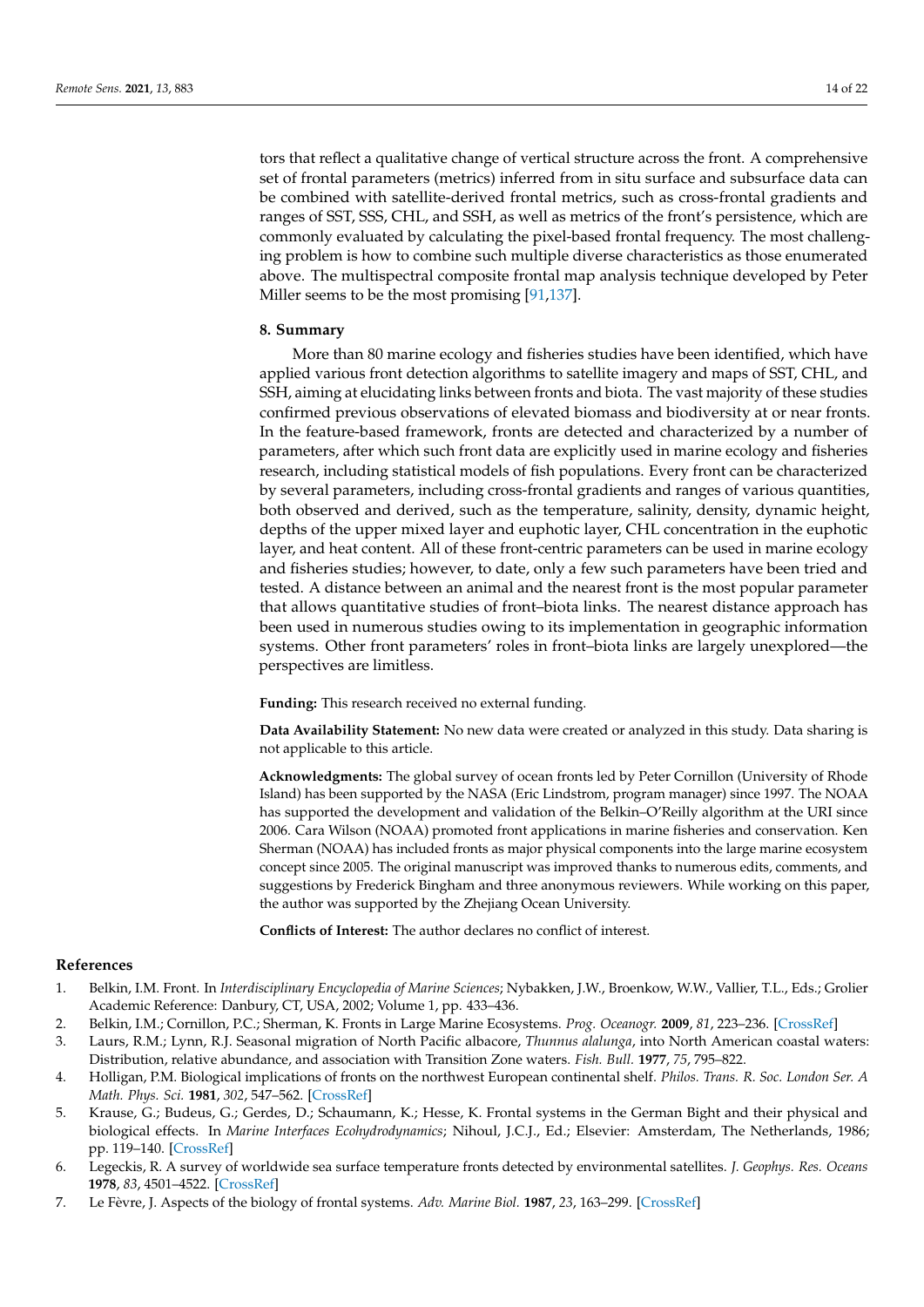- 8. Wolanski, E.; Hamner, W.M. Topographically controlled fronts in the ocean and their biological influence. *Science* **1988**, *241*, 177–181. [\[CrossRef\]](http://doi.org/10.1126/science.241.4862.177)
- <span id="page-14-13"></span>9. Olson, D.B.; Hitchcock, G.L.; Mariano, A.J.; Ashjian, C.J.; Peng, G.; Nero, R.W.; Podestá, G. Life on the edge: Marine life and fronts. *Oceanography* **1994**, *7*, 52–60. Available online: <https://www.jstor.org/stable/43924679> (accessed on 18 February 2021). [\[CrossRef\]](http://doi.org/10.5670/oceanog.1994.03)
- 10. Acha, E.M.; Mianzan, H.W.; Guerrero, R.A.; Favero, M.; Bava, J. Marine fronts at the continental shelves of austral South America: Physical and ecological processes. *J. Mar. Syst.* **2004**, *44*, 83–105. [\[CrossRef\]](http://doi.org/10.1016/j.jmarsys.2003.09.005)
- <span id="page-14-14"></span>11. Bakun, A. Fronts and eddies as key structures in the habitat of marine fish larvae: Opportunity, adaptive response and competitive advantage. *Sci. Mar.* **2006**, *70*, 105–122. [\[CrossRef\]](http://doi.org/10.3989/scimar.2006.70s2105)
- <span id="page-14-15"></span>12. Bost, C.A.; Cotté, C.; Bailleul, F.; Cherel, Y.; Charrassin, J.B.; Guinet, C.; Ainley, D.G.; Weimerskirch, H. The importance of oceanographic fronts to marine birds and mammals of the southern oceans. *J. Mar. Syst.* **2009**, *78*, 363–376. [\[CrossRef\]](http://doi.org/10.1016/j.jmarsys.2008.11.022)
- 13. Belkin, I.M.; Hunt, G.L.; Hazen, E.L.; Zamon, J.E.; Schick, R.S.; Prieto, R.; Brodziak, J.; Teo, S.L.H.; Thorne, L.; Bailey, H.; et al. Fronts, fish, and predators (editorial). *Deep Sea Res. Part II* **2014**, *107*, 1–2. [\[CrossRef\]](http://doi.org/10.1016/j.dsr2.2014.07.009)
- <span id="page-14-17"></span>14. Woodson, C.B.; Litvin, S.Y. Ocean fronts drive marine fishery production and biogeochemical cycling. *Proc. Natl. Acad. Sci. USA* **2015**, *112*, 1710–1715. [\[CrossRef\]](http://doi.org/10.1073/pnas.1417143112)
- <span id="page-14-16"></span>15. Snyder, S.; Franks, P.J.; Talley, L.D.; Xu, Y.; Kohin, S. Crossing the line: Tunas actively exploit submesoscale fronts to enhance foraging success. *Limnol. Oceanogr. Lett.* **2017**, *2*, 187–194. [\[CrossRef\]](http://doi.org/10.1002/lol2.10049)
- <span id="page-14-20"></span>16. Cox, S.; Embling, C.B.; Hosegood, P.J.; Votier, S.C.; Ingram, S.N. Oceanographic drivers of marine mammal and seabird habitat-use across shelf-seas: A guide to key features and recommendations for future research and conservation management. *Estuarine Coast. Shelf Sci.* **2018**, *212*, 294–310. [\[CrossRef\]](http://doi.org/10.1016/j.ecss.2018.06.022)
- <span id="page-14-0"></span>17. Martinetto, P.; Alemany, D.; Botto, F.; Mastrángelo, M.; Falabella, V.; Acha, E.M.; Antón, G.; Bianchi, A.; Campagna, C.; Cañete, G.; et al. Linking the scientific knowledge on marine frontal systems with ecosystem services. *Ambio* **2020**, *49*, 541–556. [\[CrossRef\]](http://doi.org/10.1007/s13280-019-01222-w) [\[PubMed\]](http://www.ncbi.nlm.nih.gov/pubmed/31301003)
- <span id="page-14-1"></span>18. Cayula, J.F.; Cornillon, P. Edge detection applied to SST fields. In *Digital Image Processing and Visual Communications Technologies in the Earth and Atmospheric Sciences*; Janota, P., Ed.; Proceedings of SPIE: Bellingham, WA, USA, 1990; Volume 1301, pp. 13–24. [\[CrossRef\]](http://doi.org/10.1117/12.21410)
- <span id="page-14-19"></span>19. Cayula, J.-F.; Cornillon, P. Edge detection algorithm for SST images. *J. Atmospheric Ocean. Technol.* **1992**, *9*, 67–80. [\[CrossRef\]](http://doi.org/10.1175/1520-0426(1992)009<0067:EDAFSI>2.0.CO;2)
- <span id="page-14-2"></span>20. Cayula, J.-F.; Cornillon, P. Multi-image edge detection for SST images. *J. Atmospheric Ocean. Technol.* **1995**, *12*, 821–829. [\[CrossRef\]](http://doi.org/10.1175/1520-0426(1995)012<0821:MIEDFS>2.0.CO;2)
- <span id="page-14-3"></span>21. Belkin, I.M.; O'Reilly, J.E. An algorithm for oceanic front detection in chlorophyll and SST satellite imagery. *J. Mar. Syst.* **2009**, *78*, 317–326. [\[CrossRef\]](http://doi.org/10.1016/j.jmarsys.2008.10.016)
- <span id="page-14-4"></span>22. Minnett, P.J.; Alvera-Azcárate, A.; Chin, T.M.; Corlett, G.K.; Gentemann, C.L.; Karagali, I.; Li, X.; Marsouin, A.; Marullo, S.; Maturi, E.; et al. Half a century of satellite remote sensing of sea-surface temperature. *Remote Sens. Environ.* **2019**, *233*, 111366. [\[CrossRef\]](http://doi.org/10.1016/j.rse.2019.111366)
- <span id="page-14-5"></span>23. Isoguchi, O.; Ebuchi, N. Detection of current-rips (shiome) using PALSAR/PALSAR-2. *J. Remote Sens. Soc. Jpn.* **2020**, *40*, S1–S11. [\[CrossRef\]](http://doi.org/10.11440/rssj.36.534)
- <span id="page-14-6"></span>24. Fiedler, P.C.; Smith, G.B.; Laurs, R.M. Fisheries applications of satellite data in the eastern North Pacific. *Mar. Fish. Rev.* **1984**, *46*, 1–13.
- <span id="page-14-8"></span>25. Laurs, R.M.; Brucks, J.T. Living marine resources applications. *Adv. Geophys.* **1985**, *27*, 419–452. [\[CrossRef\]](http://doi.org/10.1016/S0065-2687(08)60411-2)
- 26. Cornillon, P.; Hickox, S.; Turton, H. Sea surface temperature charts for the southern New England fishing community. *Mar. Technol. Soc. J.* **1986**, *20*, 57–65.
- <span id="page-14-11"></span>27. Pettersson, L.H.; Johannessen, O.M.; Kloster, K.; Olaussen, T.I.; Samuel, P. *Application of Remote Sensing to Fisheries*; Report EUR 12867 EN.; Murray, C.N., Ed.; The Nansen Remote Sensing Center: Solheimsvik, Norway, 1990; Volume 1, 136p, Available online: [https://www.google.com/books/edition/Application\\_of\\_Remote\\_Sensing\\_to\\_Fisheri/qSMYAQAAIAAJ?hl=en](https://www.google.com/books/edition/Application_of_Remote_Sensing_to_Fisheri/qSMYAQAAIAAJ?hl=en) (accessed on 18 February 2021).
- <span id="page-14-18"></span>28. Boehlert, G.W.; Schumacher, J.D. *Changing Oceans and Changing Fisheries: Environmental Data for Fishing Research and Management*; NOAA Technical Memorandum NMFS. NOAA-TM-NMFS-SWFSC-239; National Oceanic and Atmospheric Administration: Washington, DC, USA, 1997; 155p. Available online: [https://repository.library.noaa.gov/view/noaa/3008/noaa\\_3008\\_DS1](https://repository.library.noaa.gov/view/noaa/3008/noaa_3008_DS1) (accessed on 18 February 2021).
- <span id="page-14-12"></span>29. Santos, A.M.P. Fisheries oceanography using satellite and airborne remote sensing methods: A review. *Fish. Res.* **2000**, *49*, 1–20. [\[CrossRef\]](http://doi.org/10.1016/S0165-7836(00)00201-0)
- <span id="page-14-9"></span>30. Stuart, V.; Platt, T.; Sathyendranath, S.; Pravin, P. Remote sensing and fisheries: An introduction. *ICES J. Mar. Sci.* **2011**, *68*, 639–641. [\[CrossRef\]](http://doi.org/10.1093/icesjms/fsq193)
- 31. Wilson, C. The rocky road from research to operations for satellite ocean-colour data in fishery management. *ICES J. Mar. Sci.* **2011**, *68*, 677–686. [\[CrossRef\]](http://doi.org/10.1093/icesjms/fsq168)
- <span id="page-14-10"></span>32. Saitoh, S.-I.; Mugo, R.; Radiarta, I.N.; Asaga, S.; Takahashi, F.; Hirawake, T.; Ishikawa, Y.; Awaji, T.; In, T.; Shima, S. Some operational uses of satellite remote sensing and marine GIS for sustainable fisheries and aquaculture. *ICES J. Mar. Sci.* **2011**, *68*, 687–695. [\[CrossRef\]](http://doi.org/10.1093/icesjms/fsq190)
- 33. Klemas, V. Remote sensing of environmental indicators of potential fish aggregation: An overview. *Baltica* **2012**, *25*, 99–112. [\[CrossRef\]](http://doi.org/10.5200/baltica.2012.25.10)
- <span id="page-14-7"></span>34. Klemas, V. Fishing applications of remote sensing: An overview. *Fish. Res.* **2013**, *148*, 124–136. [\[CrossRef\]](http://doi.org/10.1016/j.fishres.2012.02.027)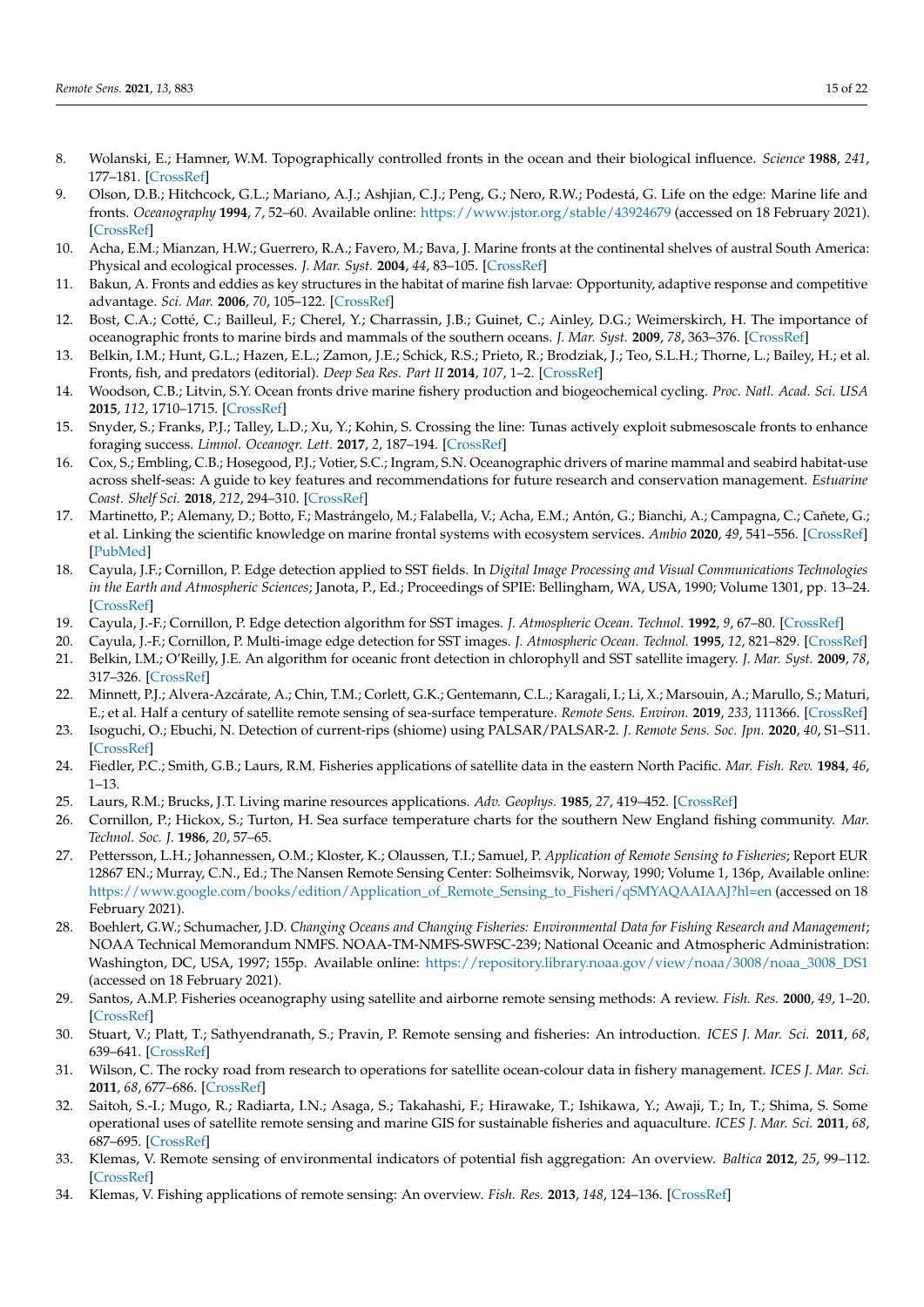- <span id="page-15-13"></span>35. Laurs, R.M.; Fiedler, P.C.; Montgomery, D.R. Albacore tuna catch distributions relative to environmental features observed from satellites. *Deep Sea Res.* **1984**, *31*, 1085–1099. [\[CrossRef\]](http://doi.org/10.1016/0198-0149(84)90014-1)
- <span id="page-15-0"></span>36. Chassot, E.; Bonhommeau, S.; Reygondeau, G.; Nieto, K.; Polovina, J.J.; Huret, M.; Dulvy, N.K.; Demarcq, H. Satellite remote sensing for an ecosystem approach to fisheries management. *ICES J. Mar. Sci.* **2011**, *68*, 651–666. [\[CrossRef\]](http://doi.org/10.1093/icesjms/fsq195)
- <span id="page-15-1"></span>37. Sathyendranath, S.; Brewin, R.J.W.; Brockmann, C.; Brotas, V.; Calton, B.; Chuprin, A.; Cipollini, P.; Couto, A.B.; Dingle, J.; Doerffer, R.; et al. An Ocean-Colour Time Series for Use in Climate Studies: The Experience of the Ocean-Colour Climate Change Initiative (OC-CCI). *Sensors* **2019**, *19*, 4285. [\[CrossRef\]](http://doi.org/10.3390/s19194285)
- <span id="page-15-2"></span>38. Asch, R.G.; Checkley, D.M., Jr. Dynamic height: A key variable for identifying the spawning habitat of small pelagic fishes. *Deep Sea Res. Part I* **2013**, *71*, 79–91. [\[CrossRef\]](http://doi.org/10.1016/j.dsr.2012.08.006)
- <span id="page-15-17"></span>39. Liao, C.H.; Lan, K.W.; Ho, H.Y.; Wang, K.Y.; Wu, Y.L. Variation in the catch rate and distribution of swordtip squid *Uroteuthis edulis* associated with factors of the oceanic environment in the southern East China Sea. *Mar. Coast. Fish.* **2018**, *10*, 452–464. [\[CrossRef\]](http://doi.org/10.1002/mcf2.10039)
- <span id="page-15-3"></span>40. Byrne, M.E.; Vaudo, J.J.; Harvey, G.C.M.; Johnston, M.W.; Wetherbee, B.M.; Shivji, M. Behavioral response of a mobile marine predator to environmental variables differs across ecoregions. *Ecography* **2019**, *42*, 1569–1578. [\[CrossRef\]](http://doi.org/10.1111/ecog.04463)
- <span id="page-15-4"></span>41. Kiørboe, T.; Munk, P.; Richardson, K.; Christensen, V.; Paulsen, H. Plankton dynamics and larval herring growth, drift and survival in a frontal area. *Mar. Ecol. Prog. Ser.* **1988**, *44*, 205–219. [\[CrossRef\]](http://doi.org/10.3354/meps044205)
- <span id="page-15-6"></span>42. Polovina, J.J.; Kobayashi, D.R.; Parker, D.M.; Seki, M.P.; Balazs, G.H. Turtles on the edge: Movement of loggerhead turtles (Caretta caretta) along oceanic fronts, spanning longline fishing grounds in the central North Pacific, 1997–1998. *Fish. Oceanogr.* **2000**, *9*, 71–82. [\[CrossRef\]](http://doi.org/10.1046/j.1365-2419.2000.00123.x)
- <span id="page-15-7"></span>43. Polovina, J.J.; Howell, E.; Kobayashi, D.R.; Seki, M.P. The transition zone chlorophyll front, a dynamic global feature defining migration and forage habitat for marine resources. *Prog. Oceanogr.* **2001**, *49*, 469–483. [\[CrossRef\]](http://doi.org/10.1016/S0079-6611(01)00036-2)
- <span id="page-15-10"></span>44. Palacios, D.M.; Bograd, S.J.; Foley, D.G.; Schwing, F.B. Oceanographic characteristics of biological hot spots in the North Pacific: A remote sensing perspective. *Deep Sea Res. Part II* **2006**, *53*, 250–269. [\[CrossRef\]](http://doi.org/10.1016/j.dsr2.2006.03.004)
- 45. Dunn, D.C.; Ardron, J.; Ban, N.; Bax, N.; Bernal, P.; Bograd, S.; Corrigan, C.; Dunstan, P.; Game, E.; Gjerde, K.; et al. *Ecologically or Biologically Significant Areas in the Pelagic Realm: Examples & Guidelines—Workshop Report*; IUCN: Gland, Switzerland, 2011; 44p.
- <span id="page-15-8"></span>46. Scales, K.L.; Miller, P.I.; Embling, C.B.; Ingram, S.N.; Pirotta, E.; Votier, S.C. Mesoscale fronts as foraging habitats: Composite front mapping reveals oceanographic drivers of habitat use for a pelagic seabird. *J. R. Soc. Interface* **2014**, *11*, 20140679. [\[CrossRef\]](http://doi.org/10.1098/rsif.2014.0679)
- 47. Watanuki, Y.; Suryan, R.M.; Sasaki, H.; Yamamoto, T.; Hazen, E.L.; Renner, M.; Santora, J.A.; O'Hara, P.D.; Sydeman, W.J. (Eds.) *Spatial Ecology of Marine Top Predators in the North Pacific: Tools for Integrating across Datasets and Identifying High Use Areas*; PICES Scientific Report No. 50; North Pacific Marine Science Organization: Sidney, BC, Canada, 2016; 55p.
- <span id="page-15-5"></span>48. Sarma, V.V.S.S.; Desai, D.V.; Patil, J.S.; Khandeparker, L.; Aparna, S.G.; Shankar, D.; D'Souza, S.; Dalabehera, H.B.; Mukherjee, J.; Sudharani, P.; et al. Ecosystem response in temperature fronts in the northeastern Arabian Sea. *Prog. Oceanogr.* **2018**, *165*, 317–331. [\[CrossRef\]](http://doi.org/10.1016/j.pocean.2018.02.004)
- <span id="page-15-9"></span>49. Etnoyer, P.; Canny, D.; Mate, B.R.; Morgan, L.E.; Ortega-Ortiz, J.G.; Nichols, W.J. Sea-surface temperature gradients across blue whale and sea turtle foraging trajectories off the Baja California Peninsula, Mexico. *Deep Sea Res. Part II* **2006**, *53*, 340–358. [\[CrossRef\]](http://doi.org/10.1016/j.dsr2.2006.01.010)
- 50. Galarza, J.A.; Carreras-Carbonell, J.; Macpherson, E.; Pascual, M.; Roques, S.; Turner, G.F.; Rico, C. The influence of oceanographic fronts and early-life-history traits on connectivity among littoral fish species. *Proc. Natl. Acad. Sci. USA* **2009**, *106*, 1473–1478. [\[CrossRef\]](http://doi.org/10.1073/pnas.0806804106)
- <span id="page-15-11"></span>51. Druon, J.N.; Fromentin, J.M.; Aulanier, F.; Heikkonen, J. Potential feeding and spawning habitats of Atlantic bluefin tuna in the Mediterranean Sea. *Mar. Ecol. Prog. Ser.* **2011**, *439*, 223–240. [\[CrossRef\]](http://doi.org/10.3354/meps09321)
- <span id="page-15-12"></span>52. Woodson, C.B.; McManus, M.A.; Tyburczy, J.A.; Barth, J.A.; Washburn, L.; Caselle, J.E.; Carr, M.H.; Malone, D.P.; Raimondi, P.T.; Menge, B.A.; et al. Coastal fronts set recruitment and connectivity patterns across multiple taxa. *Limnol. Oceanogr.* **2012**, *57*, 582–596. [\[CrossRef\]](http://doi.org/10.4319/lo.2012.57.2.0582)
- <span id="page-15-19"></span>53. Sabarros, P.S.; Grémillet, D.; Demarcq, H.; Moseley, C.; Pichegru, L.; Mullers, R.H.; Stenseth, N.C.; Machu, E. Fine-scale recognition and use of mesoscale fronts by foraging Cape gannets in the Benguela upwelling region. *Deep Sea Res. Part II* **2014**, *107*, 77–84. [\[CrossRef\]](http://doi.org/10.1016/j.dsr2.2013.06.023)
- <span id="page-15-20"></span>54. Scales, K.L.; Miller, P.I.; Ingram, S.N.; Hazen, E.L.; Bograd, S.J.; Phillips, R.A. Identifying predictable foraging habitats for a wide-ranging marine predator using ensemble ecological niche models. *Divers. Distrib.* **2016**, *22*, 212–224. [\[CrossRef\]](http://doi.org/10.1111/ddi.12389)
- <span id="page-15-18"></span>55. Luo, J.; Ault, J.S.; Shay, L.K.; Hoolihan, J.P.; Prince, E.D.; Brown, C.A.; Rooker, J.R. Ocean heat content reveals secrets of fish migrations. *PLoS ONE* **2015**, *10*, e0141101. [\[CrossRef\]](http://doi.org/10.1371/journal.pone.0141101) [\[PubMed\]](http://www.ncbi.nlm.nih.gov/pubmed/26484541)
- <span id="page-15-16"></span>56. Cox, S.L.; Miller, P.I.; Embling, C.B.; Scales, K.L.; Bicknell, A.W.J.; Hosegood, P.J.; Morgan, G.; Ingram, S.N.; Votier, S.C. Seabird diving behaviour reveals the functional significance of shelf-sea fronts as foraging hotspots. *R. Soc. Open Sci.* **2016**, *3*, 160317. [\[CrossRef\]](http://doi.org/10.1098/rsos.160317)
- <span id="page-15-14"></span>57. Chambault, P.; Roquet, F.; Benhamou, S.; Baudena, A.; Pauthenet, E.; De Thoisy, B.; Bonola, M.; Dos Reis, V.; Crasson, R.; Brucker, M.; et al. The Gulf Stream frontal system: A key oceanographic feature in the habitat selection of the leatherback turtle? *Deep Sea Res. Part I* **2017**, *123*, 35–47. [\[CrossRef\]](http://doi.org/10.1016/j.dsr.2017.03.003)
- <span id="page-15-15"></span>58. Chambault, P.; Albertsen, C.M.; Patterson, T.A.; Hansen, R.G.; Tervo, O.; Laidre, K.L.; Heide-Jørgensen, M.P. Sea surface temperature predicts the movements of an Arctic cetacean: The bowhead whale. *Sci. Rep.* **2018**, *8*, 9658. [\[CrossRef\]](http://doi.org/10.1038/s41598-018-27966-1) [\[PubMed\]](http://www.ncbi.nlm.nih.gov/pubmed/29942009)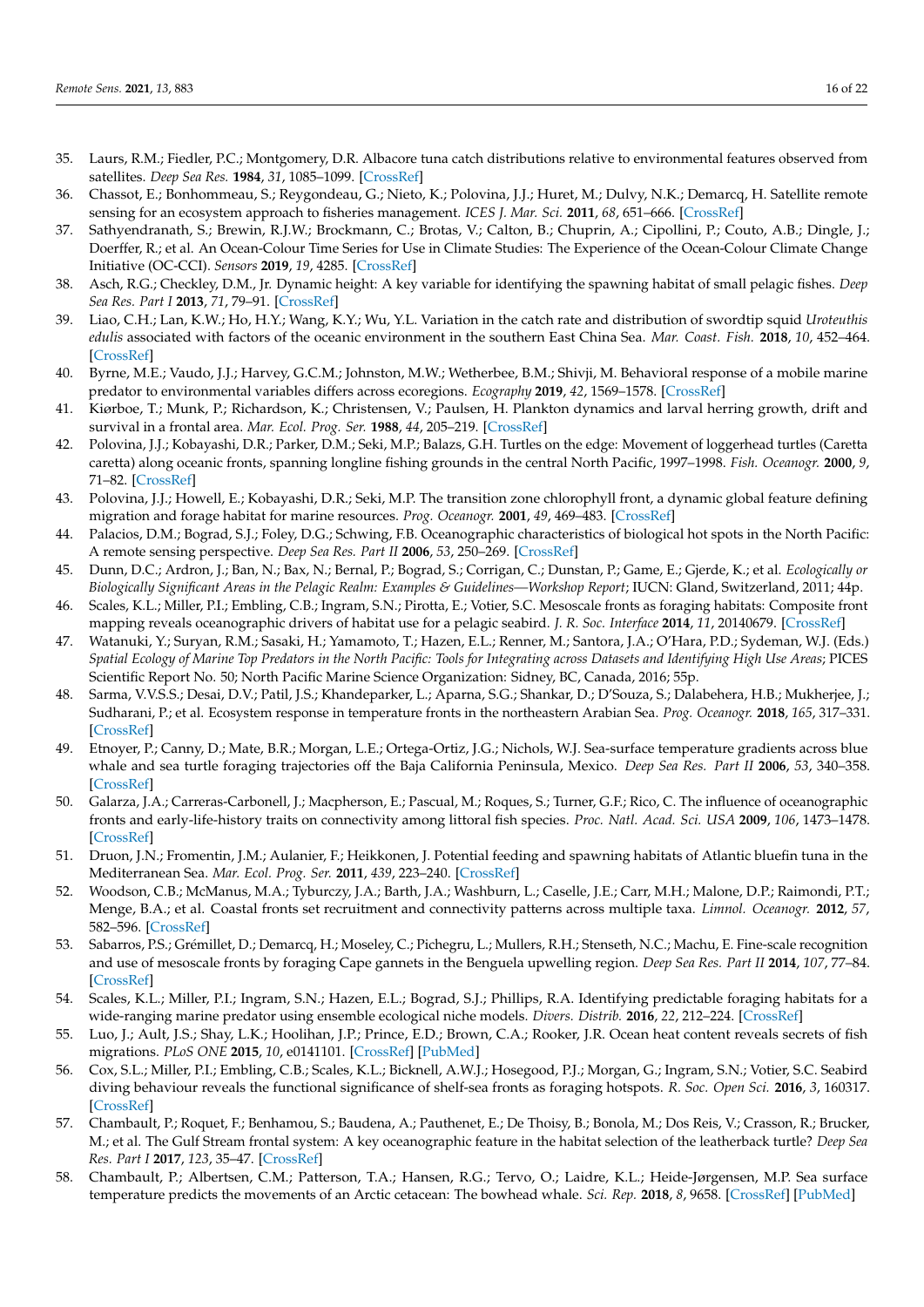- <span id="page-16-21"></span>59. Braun, C.D. Movements and Oceanographic Associations of Large Pelagic Fishes in the North Atlantic Ocean. Ph.D. Thesis, Massachusetts Institute of Technology, Cambridge, MA, USA, Woods Hole, MA, USA, 2018; 154p. [\[CrossRef\]](http://doi.org/10.1575/1912/10644)
- <span id="page-16-23"></span>60. Jakubas, D.; Wojczulanis-Jakubas, K.; Iliszko, L.M.; Kidawa, D.; Boehnke, R.; Błachowiak-Samołyk, K.; Stempniewicz, L. Flexibility of little auks foraging in various oceanographic features in a changing Arctic. *Sci. Rep.* **2020**, *10*, 8283. [\[CrossRef\]](http://doi.org/10.1038/s41598-020-65210-x)
- <span id="page-16-0"></span>61. Sabal, M.C.; Hazen, E.L.; Bograd, S.J.; MacFarlane, R.B.; Schroeder, I.D.; Hayes, S.A.; Harding, J.A.; Scales, K.L.; Miller, P.I.; Ammann, A.J.; et al. California Current seascape influences juvenile salmon foraging ecology at multiple scales. *Mar. Ecol. Prog. Ser.* **2020**, *634*, 159–173. [\[CrossRef\]](http://doi.org/10.3354/meps13185)
- <span id="page-16-1"></span>62. Svendsen, G.M.; Reinaldo, M.O.; Romero, M.A.; Williams, G.; Magurran, A.; Luque, S.; González, R.A. Drivers of diversity gradients of a highly mobile marine assemblage in a mesoscale seascape. *Mar. Ecol. Prog. Ser.* **2020**, *638*, 149–164. [\[CrossRef\]](http://doi.org/10.3354/meps13264)
- <span id="page-16-2"></span>63. Podesta, G.P.; Browder, J.A.; Hoey, J.J. Exploring the association between swordfish catch rates and thermal fronts on US longline grounds in the western North Atlantic. *Cont. Shelf Res.* **1993**, *13*, 253–277. [\[CrossRef\]](http://doi.org/10.1016/0278-4343(93)90109-B)
- <span id="page-16-22"></span>64. Dalla Rosa, L.; Ford, J.K.; Trites, A.W. Distribution and relative abundance of humpback whales in relation to environmental variables in coastal British Columbia and adjacent waters. *Cont. Shelf Res.* **2012**, *36*, 89–104. [\[CrossRef\]](http://doi.org/10.1016/j.csr.2012.01.017)
- <span id="page-16-25"></span>65. Tseng, C.-T.; Sun, C.-L.; Belkin, I.M.; Yeh, S.-Z.; Kuo, C.-L.; Liu, D.-C. Sea surface temperature fronts affect distribution of Pacific saury (*Cololabis saira*) in the Northwestern Pacific Ocean. *Deep Sea Res. Part II* **2014**, *107*, 15–21. [\[CrossRef\]](http://doi.org/10.1016/j.dsr2.2014.06.001)
- <span id="page-16-14"></span>66. Alemany, D.; Iribarne, O.O.; Acha, E.M. Mar. fronts as preferred habitats for young Patagonian hoki *Macruronus magellanicus* on the southern Patagonian shelf. *Mar. Ecol. Prog. Ser.* **2018**, *588*, 191–200. [\[CrossRef\]](http://doi.org/10.3354/meps12454)
- <span id="page-16-24"></span>67. Santiago, J.; Uranga, J.; Quincoces, I.; Orue, B.; Grande, M.; Murua, H.; Merino, G.; Urtizberea, A.; Pascual, P.; Boyra, G. *A Novel Index of Abundance of Juvenile Yellowfin Tuna in the Indian Ocean Derived from Echosounder Buoys*; IOTC-2019-WPTT21-45; FAO: Rome, Italy, 2019; 21p, Available online: <https://www.iotc.org/documents/WPTT/21/45> (accessed on 18 February 2021).
- <span id="page-16-3"></span>68. Santiago, J.; Uranga, J.; Quincoces, I.; Orue, B.; Grande, M.; Murua, H.; Merino, G.; Urtizberea, A.; Pascual, P.; Boyra, G. A novel index of abundance of juvenile yellowfin tuna in the Atlantic Ocean derived from echosounder buoys. *Collect. Vol. Sci. Pap. ICCAT* **2020**, *76*, 321–343. Available online: [https://www.iccat.int/Documents/CVSP/CV076\\_2019/n\\_6/CV076060321](https://www.iccat.int/Documents/CVSP/CV076_2019/n_6/CV076060321) (accessed on 18 February 2021).
- <span id="page-16-4"></span>69. Marra, J.; Houghton, R.W.; Garside, C. Phytoplankton growth at the shelf-break front in the Middle Atlantic Bight. *J. Mar. Res.* **1990**, *48*, 851–868. [\[CrossRef\]](http://doi.org/10.1357/002224090784988665)
- <span id="page-16-5"></span>70. Guo, L.; Xiu, P.; Chai, F.; Xue, H.J.; Wang, D.X.; Sun, J. Enhanced chlorophyll concentrations induced by Kuroshio intrusion fronts in the northern South China Sea. *Geophys. Res. Lett.* **2017**, *44*, 11565–11572. [\[CrossRef\]](http://doi.org/10.1002/2017GL075336)
- <span id="page-16-6"></span>71. Alemany, D.; Acha, E.M.; Iribarne, O. The relationship between marine fronts and fish diversity in the Patagonian Shelf Large Marine Ecosystem. *J. Biogeogr.* **2009**, *36*, 2111–2124. [\[CrossRef\]](http://doi.org/10.1111/j.1365-2699.2009.02148.x)
- <span id="page-16-7"></span>72. Kurlansky, M. *Cod: A Biography of the Fish that Changed the World*; Penguin Books: New York, NY, USA, 1998; 304p.
- <span id="page-16-8"></span>73. Uda, M. Researches on "Siome" or current rip in the seas and oceans. *Geophys. Mag.* **1938**, *11*, 307–372. Available online: [https:](https://lib.s.kaiyodai.ac.jp/library/maincollection/uda-bunko/resources/pdfs/gyouseki/099.pdf) [//lib.s.kaiyodai.ac.jp/library/maincollection/uda-bunko/resources/pdfs/gyouseki/099.pdf](https://lib.s.kaiyodai.ac.jp/library/maincollection/uda-bunko/resources/pdfs/gyouseki/099.pdf) (accessed on 18 February 2021).
- <span id="page-16-9"></span>74. Alemany, D.; Acha, E.M.; Iribarne, O.O. Marine fronts are important fishing areas for demersal species at the Argentine Sea (Southwest Atlantic Ocean). *J. Sea Res.* **2014**, *87*, 56–67. [\[CrossRef\]](http://doi.org/10.1016/j.seares.2013.12.006)
- <span id="page-16-10"></span>75. Bogazzi, E.; Baldoni, A.N.A.; Rivas, A.; Martos, P.; Reta, R.A.U.L.; Orensanz, J.M.; Lasta, M.; Dell'Arciprete, P.; Werner, F. Spatial correspondence between areas of concentration of Patagonian scallop (*Zygochlamys patagonica*) and frontal systems in the southwestern Atlantic. *Fish. Oceanogr.* **2005**, *14*, 359–376. [\[CrossRef\]](http://doi.org/10.1111/j.1365-2419.2005.00340.x)
- <span id="page-16-11"></span>76. Mauna, A.C.; Franco, B.C.; Baldoni, A.; Acha, E.M.; Lasta, M.L.; Iribarne, O.O. Cross-front variations in adult abundance and recruitment of Patagonian scallop (*Zygochlamys patagonica*) at the SW Atlantic Shelf Break Front. *ICES J. Mar. Sci.* **2008**, *65*, 1184–1190. [\[CrossRef\]](http://doi.org/10.1093/icesjms/fsn098)
- <span id="page-16-12"></span>77. Herron, R.C.; Leming, T.D.; Li, J.L. Satellite-detected fronts and butterfish aggregations in the northeastern Gulf of Mexico. *Continental Shelf Res.* **1989**, *9*, 569–588. [\[CrossRef\]](http://doi.org/10.1016/0278-4343(89)90022-8)
- <span id="page-16-13"></span>78. Bigelow, K.A.; Boggs, C.H.; He, X.I. Environmental effects on swordfish and blue shark catch rates in the US North Pacific longline fishery. *Fish. Oceanogr.* **1999**, *8*, 178–198. [\[CrossRef\]](http://doi.org/10.1046/j.1365-2419.1999.00105.x)
- <span id="page-16-15"></span>79. Chelton, D.B.; Schlax, M.G.; Samelson, R.M. Global observations of nonlinear mesoscale eddies. *Prog. Oceanogr.* **2011**, *91*, 167–216. [\[CrossRef\]](http://doi.org/10.1016/j.pocean.2011.01.002)
- <span id="page-16-16"></span>80. Lian, Z.; Sun, B.N.; Wei, Z.X.; Wang, Y.G.; Wang, X.Y. Comparison of eight detection algorithms for the quantification and characterization of mesoscale eddies in the South China Sea. *J. Atmos. Ocean. Technol.* **2019**, *36*, 1361–1380. [\[CrossRef\]](http://doi.org/10.1175/JTECH-D-18-0201.1)
- <span id="page-16-17"></span>81. Braun, C.D.; Gaube, P.; Sinclair-Taylor, T.H.; Skomal, G.B.; Thorrold, S.R. Mesoscale eddies release pelagic sharks from thermal constraints to foraging in the ocean twilight zone. *Proc. Natl. Acad. Sci. USA* **2019**, *116*, 17187–17192. [\[CrossRef\]](http://doi.org/10.1073/pnas.1903067116)
- <span id="page-16-18"></span>82. Gaube, P.; Barceló, C.; McGillicuddy, D.J., Jr.; Domingo, A.; Miller, P.; Giffoni, B.; Marcovaldi, N.; Swimmer, Y. The use of mesoscale eddies by juvenile loggerhead sea turtles (*Caretta caretta*) in the southwestern Atlantic. *PLoS ONE* **2017**, *12*, e0172839. [\[CrossRef\]](http://doi.org/10.1371/journal.pone.0172839)
- <span id="page-16-19"></span>83. Godø, O.R.; Samuelsen, A.; Macaulay, G.J.; Patel, R.; Hjøllo, S.S.; Horne, J.; Kaartvedt, S.; Johannessen, J.A. Mesoscale eddies are oases for higher trophic marine life. *PLoS ONE* **2012**, *7*, e30161. [\[CrossRef\]](http://doi.org/10.1371/journal.pone.0030161)
- <span id="page-16-20"></span>84. Arur, A.; Krishnan, P.; Kiruba-Sankar, R.; Suryavanshi, A.; Lohith Kumar, K.; Kantharajan, G.; Choudhury, S.B.; Manjulatha, C.; Babu, D.E. Feasibility of targeted fishing in mesoscale oceanic eddies: A study from commercial fishing grounds of Andaman and Nicobar Islands, India. *Int. J. Remote Sens.* **2020**, *41*, 5011–5045. [\[CrossRef\]](http://doi.org/10.1080/01431161.2020.1724347)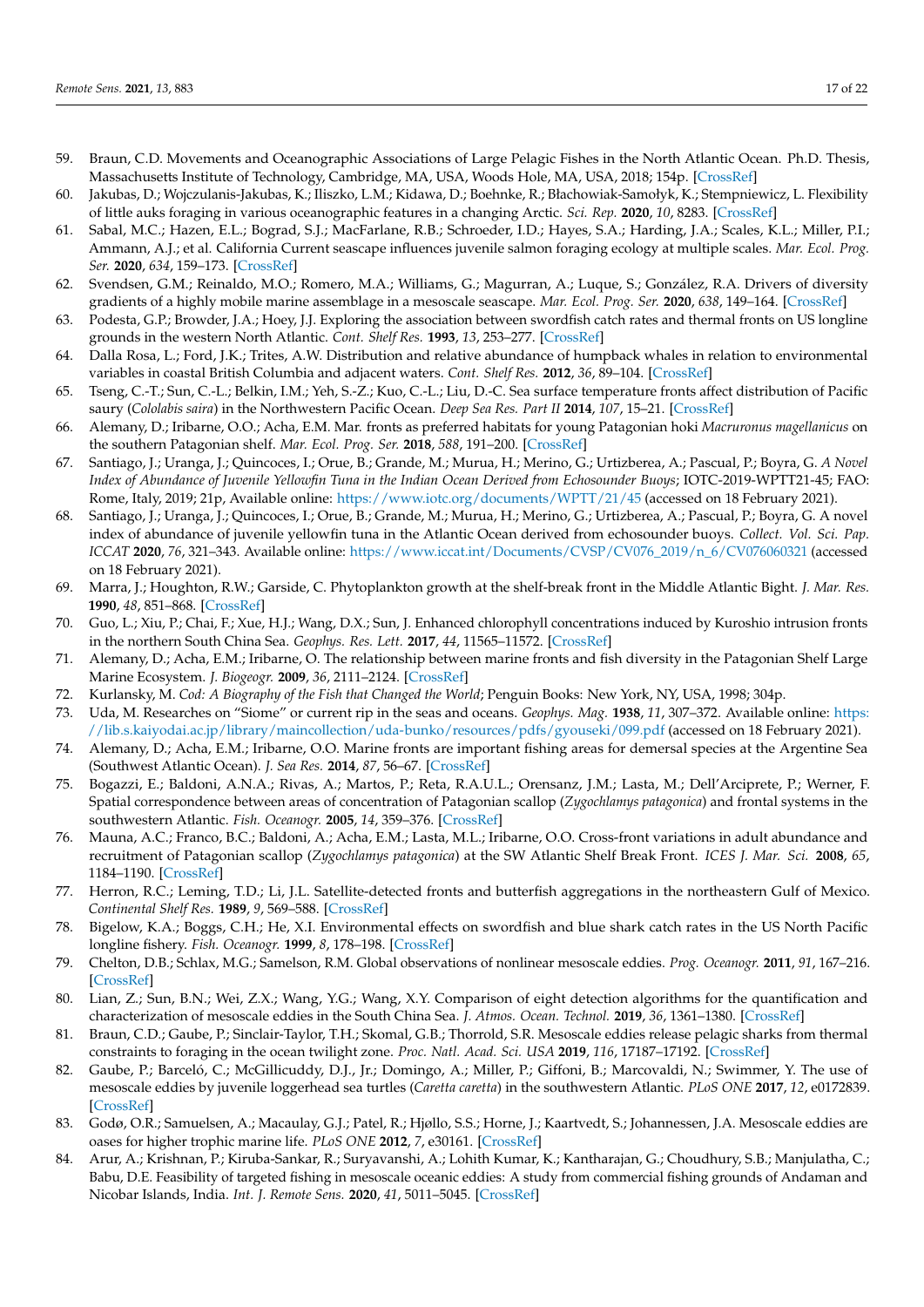- <span id="page-17-0"></span>85. Chambault, P.; Baudena, A.; Bjorndal, K.A.; Santos, M.A.R.; Bolten, A.B.; Vandeperre, F. Swirling in the ocean: Immature loggerhead turtles seasonally target old anticyclonic eddies at the fringe of the North Atlantic gyre. *Prog. Oceanogr.* **2019**, *175*, 345–358. [\[CrossRef\]](http://doi.org/10.1016/j.pocean.2019.05.005)
- <span id="page-17-1"></span>86. Tew Kai, E.; Marsac, F. Influence of mesoscale eddies on spatial structuring of top predators' communities in the Mozambique Channel. *Prog. Oceanogr.* **2010**, *86*, 214–223. [\[CrossRef\]](http://doi.org/10.1016/j.pocean.2010.04.010)
- <span id="page-17-2"></span>87. Arur, A.; Krishnan, P.; George, G.; Goutham Bharathi, M.P.; Kaliyamoorthy, M.; Hareef Baba Shaeb, K.; Suryavanshi, A.S.; Kumar, T.S.; Joshi, A.K. The influence of mesoscale eddies on a commercial fishery in the coastal waters of the Andaman and Nicobar Islands, India. *Int. J. Remote Sens.* **2014**, *35*, 6418–6443. [\[CrossRef\]](http://doi.org/10.1080/01431161.2014.958246)
- <span id="page-17-3"></span>88. Ye, H.J.; Kalhoro, M.A.; Morozov, E.; Tang, D.L.; Wang, S.F.; Thies, P.R. Increased chlorophyll-a concentration in the South China Sea caused by occasional sea surface temperature fronts at peripheries of eddies. *Int. J. Remote Sens.* **2018**, *39*, 4360–4375. [\[CrossRef\]](http://doi.org/10.1080/01431161.2017.1399479)
- <span id="page-17-4"></span>89. Canny, J. A computational approach to edge detection. *IEEE Trans. Pattern Anal. Mach. Intell.* **1986**, *8*, 679–698. [\[CrossRef\]](http://doi.org/10.1109/TPAMI.1986.4767851) [\[PubMed\]](http://www.ncbi.nlm.nih.gov/pubmed/21869365)
- <span id="page-17-5"></span>90. Shimada, T.; Sakaida, F.; Kawamura, H.; Okumura, T. Application of an edge detection method to satellite images for distinguishing sea surface temperature fronts near the Japanese coast. *Remote Sens. Environ.* **2005**, *98*, 21–34. [\[CrossRef\]](http://doi.org/10.1016/j.rse.2005.05.018)
- <span id="page-17-6"></span>91. Miller, P.I. Composite front maps for improved visibility of dynamic sea-surface features on cloudy SeaWiFS and AVHRR data. *J. Mar. Syst.* **2009**, *78*, 327–336. [\[CrossRef\]](http://doi.org/10.1016/j.jmarsys.2008.11.019)
- <span id="page-17-7"></span>92. Nieto, K.; Demarcq, H.; McClatchie, S. Mesoscale frontal structures in the Canary Upwelling System: New front and filament detection algorithms applied to spatial and temporal patterns. *Remote Sens. Environ.* **2012**, *123*, 339–346. [\[CrossRef\]](http://doi.org/10.1016/j.rse.2012.03.028)
- <span id="page-17-8"></span>93. Castelao, R.M.; Barth, J.A.; Mavor, T.P. Flow-topography interactions in the northern California Current System observed from geostationary satellite data. *Geophys. Res. Lett.* **2005**, *32*, L24612. [\[CrossRef\]](http://doi.org/10.1029/2005GL024401)
- 94. Castelao, R.M.; Mavor, T.P.; Barth, J.A.; Breaker, L.C. Sea surface temperature fronts in the California Current System from geostationary satellite observations. *J. Geophys. Res. Oceans* **2006**, *111*, C09026. [\[CrossRef\]](http://doi.org/10.1029/2006JC003541)
- 95. Castelao, R.M.; Wang, Y.T. Wind-driven variability in sea surface temperature front distribution in the California Current System. *J. Geophys. Res. Oceans* **2014**, *119*, 1861–1875. [\[CrossRef\]](http://doi.org/10.1002/2013JC009531)
- 96. Wang, Y.T.; Castelao, R.M.; Yuan, Y.P. Seasonal variability of alongshore winds and sea surface temperature fronts in Eastern Boundary Current Systems. *J. Geophys. Res. Oceans* **2015**, *120*, 2385–2400. [\[CrossRef\]](http://doi.org/10.1002/2014JC010379)
- 97. Hu, J.W.; Shi, M.C.; Zhang, T.L.; Chen, S.G.; Wu, L.Y. Evolution of surface cold patches in the North Yellow Sea based on satellite SST data. *J. Ocean Univ. China* **2016**, *15*, 936–946. [\[CrossRef\]](http://doi.org/10.1007/s11802-016-3050-5)
- 98. Chen, H.H.; Qi, Y.Q.; Wang, Y.T.; Chai, F. Seasonal variability of SST fronts and winds on the southeastern continental shelf of Brazil. *Ocean Dyn.* **2019**, *69*, 1387–1399. [\[CrossRef\]](http://doi.org/10.1007/s10236-019-01310-1)
- 99. Chen, H.H.; Tang, R.; Zhang, H.R.; Yu, Y.; Wang, Y.T. Investigating the relationship between sea surface chlorophyll and major features of the South China Sea with satellite information. *J. Vis. Exp.* **2020**, e61172. [\[CrossRef\]](http://doi.org/10.3791/61172) [\[PubMed\]](http://www.ncbi.nlm.nih.gov/pubmed/32597841)
- 100. Saldías, G.S.; Lara, C. Satellite-derived sea surface temperature fronts in a river-influenced coastal upwelling area off central– southern Chile. *Reg. Stud. Mar. Sci.* **2020**, *37*, 1–9. [\[CrossRef\]](http://doi.org/10.1016/j.rsma.2020.101322)
- <span id="page-17-9"></span>101. Wang, Y.T.; Yu, Y.; Zhang, Y.; Zhang, H.-R.; Chai, F. Distribution and variability of sea surface temperature fronts in the South China Sea. *Estuarine Coast. Shelf Sci.* **2020**, *240*, 106793. [\[CrossRef\]](http://doi.org/10.1016/j.ecss.2020.106793)
- <span id="page-17-10"></span>102. Wall, C.C.; Muller-Karger, F.E.; Roffer, M.A.; Hu, C.M.; Yao, W.S.; Luther, M.E. Satellite remote Sens. of surface oceanic fronts in coastal waters off west-central Florida. *Remote Sens. Environ.* **2008**, *112*, 2963–2976. [\[CrossRef\]](http://doi.org/10.1016/j.rse.2008.02.007)
- <span id="page-17-11"></span>103. Chakraborty, K.; Maity, S.; Lotliker, A.A.; Samanta, A.; Ghosh, J.; Masuluri, N.K.; Swetha, N.; Bright, R.P. Modelling of marine ecosystem in regional scale for short term prediction of satellite-aided operational fishery advisories. *J. Oper. Oceanogr.* **2019**, *12*, S157–S175. [\[CrossRef\]](http://doi.org/10.1080/1755876X.2019.1574951)
- <span id="page-17-12"></span>104. Jones, C.T.; Sikora, T.D.; Vachon, P.W.; Wolfe, J. Toward automated identification of sea surface temperature front signatures in *Radarsat-2* images. *J. Atmos. Ocean. Technol.* **2012**, *29*, 89–102. [\[CrossRef\]](http://doi.org/10.1175/JTECH-D-11-00088.1)
- <span id="page-17-13"></span>105. Jones, C.T.; Sikora, T.D.; Vachon, P.W.; Wolfe, J.; DeTracey, B. Automated discrimination of certain brightness fronts in *Radarsat-2* images of the ocean surface. *J. Atmos. Ocean. Technol.* **2013**, *30*, 2203–2215. [\[CrossRef\]](http://doi.org/10.1175/JTECH-D-12-00190.1)
- <span id="page-17-14"></span>106. Belkin, I.M.; Cornillon, P.C. *Fronts in the World Ocean's Large Marine Ecosystems*; ICES CM 2007/D:21; International Council for the Exploration of the Sea: Copenhagen, Denmark, 2007; 33p, Available online: [https://www.ices.dk/sites/pub/CM%20](https://www.ices.dk/sites/pub/CM%20Doccuments/CM-2007/D/D2107) [Doccuments/CM-2007/D/D2107](https://www.ices.dk/sites/pub/CM%20Doccuments/CM-2007/D/D2107) (accessed on 18 February 2021).
- <span id="page-17-15"></span>107. Kahru, M.; Håkansson, B.; Rud, O. Distributions of the sea-surface temperature fronts in the Baltic Sea as derived from satellite imagery. *Cont. Shelf Res.* **1995**, *15*, 663–679. [\[CrossRef\]](http://doi.org/10.1016/0278-4343(94)E0030-P)
- <span id="page-17-16"></span>108. Ullman, D.S.; Cornillon, P.C. Satellite-derived sea surface temperature fronts on the continental shelf of the northeast U.S. coast. *J. Geophys. Res.* **1999**, *104*, 23459–23478. [\[CrossRef\]](http://doi.org/10.1029/1999JC900133)
- 109. Ullman, D.S.; Cornillon, P.C. Continental shelf surface thermal fronts in winter off the northeast US coast. *Cont. Shelf Res.* **2001**, *21*, 1139–1156. [\[CrossRef\]](http://doi.org/10.1016/S0278-4343(00)00107-2)
- <span id="page-17-17"></span>110. Stegmann, P.M.; Ullman, D.S. Variability in chlorophyll and sea surface temperature fronts in the Long Island Sound outflow region from satellite observations. *J. Geophys. Res. C Oceans* **2004**, *109*, C07S03. [\[CrossRef\]](http://doi.org/10.1029/2003JC001984)
- <span id="page-17-18"></span>111. Mavor, T.P.; Bisagni, J.J. Seasonal variability of sea-surface temperature fronts on Georges Bank. *Deep Sea Res. Part II* **2001**, *48*, 215–243. [\[CrossRef\]](http://doi.org/10.1016/S0967-0645(00)00120-X)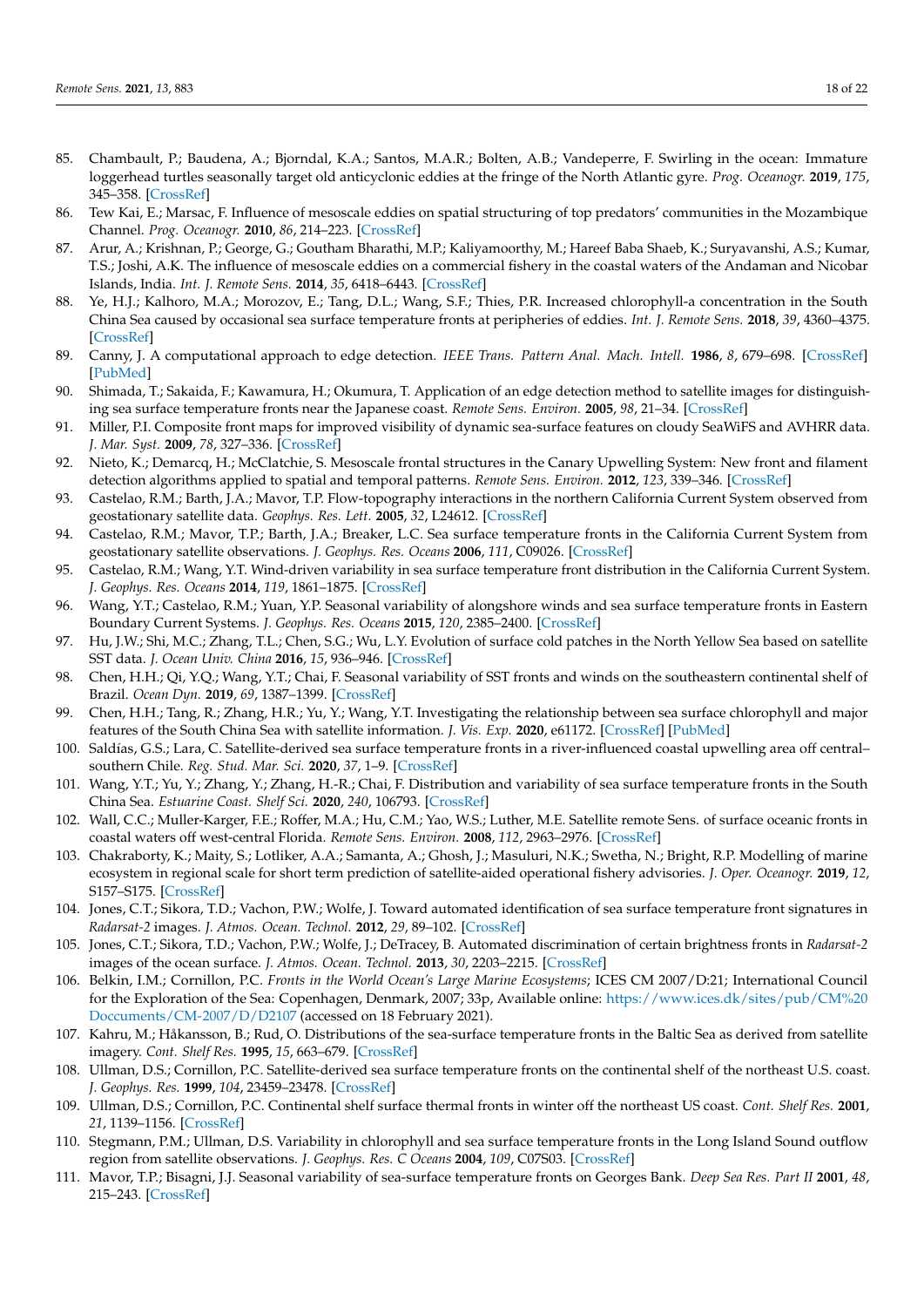- <span id="page-18-0"></span>112. Schick, R.S.; Goldstein, J.; Lutcavage, M.E. Bluefin tuna (Thunnus thynnus) distribution in relation to sea surface temperature fronts in the Gulf of Maine (1994-96). *Fish. Oceanogr.* **2004**, *13*, 225–238. [\[CrossRef\]](http://doi.org/10.1111/j.1365-2419.2004.00290.x)
- <span id="page-18-1"></span>113. Peliz, Á.; Dubert, J.; Santos, A.M.P.; Oliveira, P.B.; Le Cann, B. Winter upper ocean circulation in the Western Iberian Basin—Fronts, eddies and poleward flows: An overview. *Deep Sea Res. Part I* **2005**, *52*, 621–646. [\[CrossRef\]](http://doi.org/10.1016/j.dsr.2004.11.005)
- 114. Otero, P.; Ruiz-Villarreal, M.; Peliz, Á. River plume fronts off NW Iberia from satellite observations and model data. *ICES J. Mar. Sci.* **2009**, *66*, 1853–1864. [\[CrossRef\]](http://doi.org/10.1093/icesjms/fsp156)
- <span id="page-18-2"></span>115. Mantas, V.M.; Pereira, A.J.S.C.; Marques, J.C. Partitioning the ocean using dense time series of Earth Observation data. Regions and natural boundaries in the Western Iberian Peninsula. *Ecol. Indic.* **2019**, *103*, 9–21. [\[CrossRef\]](http://doi.org/10.1016/j.ecolind.2019.03.045)
- <span id="page-18-3"></span>116. Ullman, D.S.; Cornillon, P.C.; Shan, Z. On the characteristics of subtropical fronts in the North Atlantic. *J. Geophys. Res. Oceans* **2007**, *112*, C01010. [\[CrossRef\]](http://doi.org/10.1029/2006JC003601)
- <span id="page-18-4"></span>117. Cyr, F.; Larouche, P. Thermal Fronts Atlas of Canadian Coastal Waters. *Atmos. Ocean* **2015**, *53*, 212–236. [\[CrossRef\]](http://doi.org/10.1080/07055900.2014.986710)
- <span id="page-18-5"></span>118. Miller, P.I.; Read, J.F.; Dale, A.C. Thermal front variability along the North Atlantic Current observed using microwave and infrared satellite data. *Deep Sea Res. Part II* **2013**, *98*, 244–256. [\[CrossRef\]](http://doi.org/10.1016/j.dsr2.2013.08.014)
- <span id="page-18-6"></span>119. Belkin, I.M.; Cornillon, P.C. SST fronts of the Pacific coastal and marginal seas. *Pacific Oceanogr.* **2003**, *1*, 90–113.
- <span id="page-18-7"></span>120. Belkin, I.M.; Cornillon, P.C.; Ullman, D.S. Ocean fronts around Alaska from satellite SST data. In Proceedings of the American Meteorological Society's 7th Conference on the Polar Meteorology and Oceanography and Joint Symposium on High-Latitude Climate Variations, Hyannis, MA, USA, 12–16 May 2003; Paper 12.7. Available online: [https://ams.confex.com/ams/7POLAR/](https://ams.confex.com/ams/7POLAR/techprogram/paper_61548.htm) [techprogram/paper\\_61548.htm](https://ams.confex.com/ams/7POLAR/techprogram/paper_61548.htm) (accessed on 18 February 2021).
- 121. Belkin, I.M.; Cornillon, P.C. Bering Sea thermal fronts from Pathfinder data: Seasonal and interannual variability. *Pac. Oceanogr.* **2005**, *3*, 6–20.
- <span id="page-18-8"></span>122. Belkin, I.M. Comparative assessment of the West Bering Sea and East Bering Sea Large Marine Ecosystems. *Environ. Dev.* **2016**, *17*, 145–156. [\[CrossRef\]](http://doi.org/10.1016/j.envdev.2015.11.006)
- <span id="page-18-9"></span>123. Belkin, I.M.; Cornillon, P.C. Surface thermal fronts of the Okhotsk Sea. *Pac. Oceanogr.* **2004**, *2*, 6–19.
- <span id="page-18-10"></span>124. Kahru, M.; Di Lorenzo, E.; Manzano-Sarabia, M.; Mitchell, B.G. Spatial and temporal statistics of sea surface temperature and chlorophyll fronts in the California Current. *J. Plankton Res.* **2012**, *34*, 749–760. [\[CrossRef\]](http://doi.org/10.1093/plankt/fbs010)
- <span id="page-18-11"></span>125. Kahru, M.; Jacox, M.; Ohman, M.D. CCE1: Decrease in the frequency of oceanic fronts and surface chlorophyll concentration in the California Current System during the 2014-2016 northeast Pacific warm anomalies. *Deep Sea Res. Part I* **2018**, *140*, 4–13. [\[CrossRef\]](http://doi.org/10.1016/j.dsr.2018.04.007)
- <span id="page-18-12"></span>126. Hickox, R.; Belkin, I.; Cornillon, P.; Shan, Z. Climatology and seasonal variability of ocean fronts in the East China, Yellow and Bohai Seas from satellite SST data. *Geophys. Res. Lett.* **2000**, *27*, 2945–2948. [\[CrossRef\]](http://doi.org/10.1029/1999GL011223)
- <span id="page-18-13"></span>127. Wang, D.; Liu, Y.; Qi, Y.; Shi, P. Seasonal variability of thermal fronts in the northern South China Sea from satellite data. *Geophys. Res. Lett.* **2001**, *28*, 3963–3966. [\[CrossRef\]](http://doi.org/10.1029/2001GL013306)
- <span id="page-18-14"></span>128. Yao, J.L.; Belkin, I.; Chen, J.; Wang, D.X. Thermal fronts of the southern South China Sea from satellite and in situ data. *Int. J. Remote Sens.* **2012**, *33*, 7458–7468. [\[CrossRef\]](http://doi.org/10.1080/01431161.2012.685985)
- <span id="page-18-15"></span>129. Hobday, A.J.; Hartog, J.R. Derived ocean features for dynamic ocean management. *Oceanography* **2014**, *27*, 134–145. [\[CrossRef\]](http://doi.org/10.5670/oceanog.2014.92)
- <span id="page-18-16"></span>130. Bedriñana-Romano, L.; Hucke-Gaete, R.; Viddi, F.A.; Morales, J.; Williams, R.; Ashe, E.; Garcés-Vargas, J.; Torres-Florez, J.P.; Ruiz, J. Integrating multiple data sources for assessing blue whale abundance and distribution in Chilean Northern Patagonia. *Divers. Distrib.* **2018**, *24*, 991–1004. [\[CrossRef\]](http://doi.org/10.1111/ddi.12739)
- <span id="page-18-17"></span>131. Eladawy, A.; Nadaoka, K.; Negm, A.; Abdel-Fattah, S.; Hanafy, M.; Shaltout, M. Characterization of the northern Red Sea's oceanic features with remote sensing data and outputs from a global circulation model. *Oceanologia* **2017**, *59*, 213–237. [\[CrossRef\]](http://doi.org/10.1016/j.oceano.2017.01.002)
- <span id="page-18-18"></span>132. Mohanty, P.C.; Mahendra, R.S.; Nayak, R.K.; Nimit, K.N.; Srinivasa Kumar, T.; Dwivedi, R.M. Persistence of productive surface thermal fronts in the northeast Arabian Sea. *Reg. Stud. Mar. Sci.* **2017**, *16*, 216–224. [\[CrossRef\]](http://doi.org/10.1016/j.rsma.2017.09.010)
- <span id="page-18-19"></span>133. Sarkar, K.; Aparna, S.G.; Dora, S.; Shankar, D. Seasonal variability of sea-surface temperature fronts associated with large marine ecosystems in the north Indian Ocean. *J. Earth Syst. Sci.* **2019**, *128*, 20. [\[CrossRef\]](http://doi.org/10.1007/s12040-018-1045-x)
- <span id="page-18-20"></span>134. Mustapha, S.B.; Larouche, P.; Dubois, J.-M. Spatial and temporal variability of sea-surface temperature fronts in the coastal Beaufort Sea. *Cont. Shelf Res.* **2016**, *124*, 134–141. [\[CrossRef\]](http://doi.org/10.1016/j.csr.2016.06.001)
- <span id="page-18-21"></span>135. Bontempi, P.S.; Yoder, J.A. Spatial variability in SeaWiFS imagery of the South Atlantic bight as evidenced by gradients (fronts) in chlorophyll *a* and water-leaving radiance. *Deep Sea Res. Part II* **2004**, *51*, 1019–1032. [\[CrossRef\]](http://doi.org/10.1016/S0967-0645(04)00098-0)
- <span id="page-18-22"></span>136. Roberts, J.J.; Best, B.D.; Dunn, D.C.; Treml, E.A.; Halpin, P.N. Marine Geospatial Ecology Tools: An integrated framework for ecological geoprocessing with ArcGIS, Python, R, MATLAB, and C++. *Environ. Model. Softw.* **2010**, *25*, 1197–1207. [\[CrossRef\]](http://doi.org/10.1016/j.envsoft.2010.03.029)
- <span id="page-18-23"></span>137. Miller, P. Multi-spectral front maps for automatic detection of ocean colour features from SeaWiFS. *Int. J. Remote Sens.* **2004**, *25*, 1437–1442. [\[CrossRef\]](http://doi.org/10.1080/01431160310001592409)
- 138. Miller, P.I.; Xu, W.; Carruthers, M. Seasonal shelf-sea front mapping using satellite ocean colour and temperature to support development of a marine protected area network. *Deep Sea Res. Part II* **2015**, *119*, 3–19. [\[CrossRef\]](http://doi.org/10.1016/j.dsr2.2014.05.013)
- <span id="page-18-24"></span>139. Suberg, L.A.; Miller, P.I.; Wynn, R.B. On the use of satellite-derived frontal metrics in time series analyses of shelf-sea fronts, a study of the Celtic Sea. *Deep Sea Res. Part I* **2019**, *149*, 103033. [\[CrossRef\]](http://doi.org/10.1016/j.dsr.2019.04.011)
- <span id="page-18-25"></span>140. Nieblas, A.E.; Demarcq, H.; Drushka, K.; Sloyan, B.; Bonhommeau, S. Front variability and surface ocean features of the presumed southern bluefin tuna spawning grounds in the tropical southeast Indian Ocean. *Deep Sea Res. Part II* **2014**, *107*, 64–76. [\[CrossRef\]](http://doi.org/10.1016/j.dsr2.2013.11.007)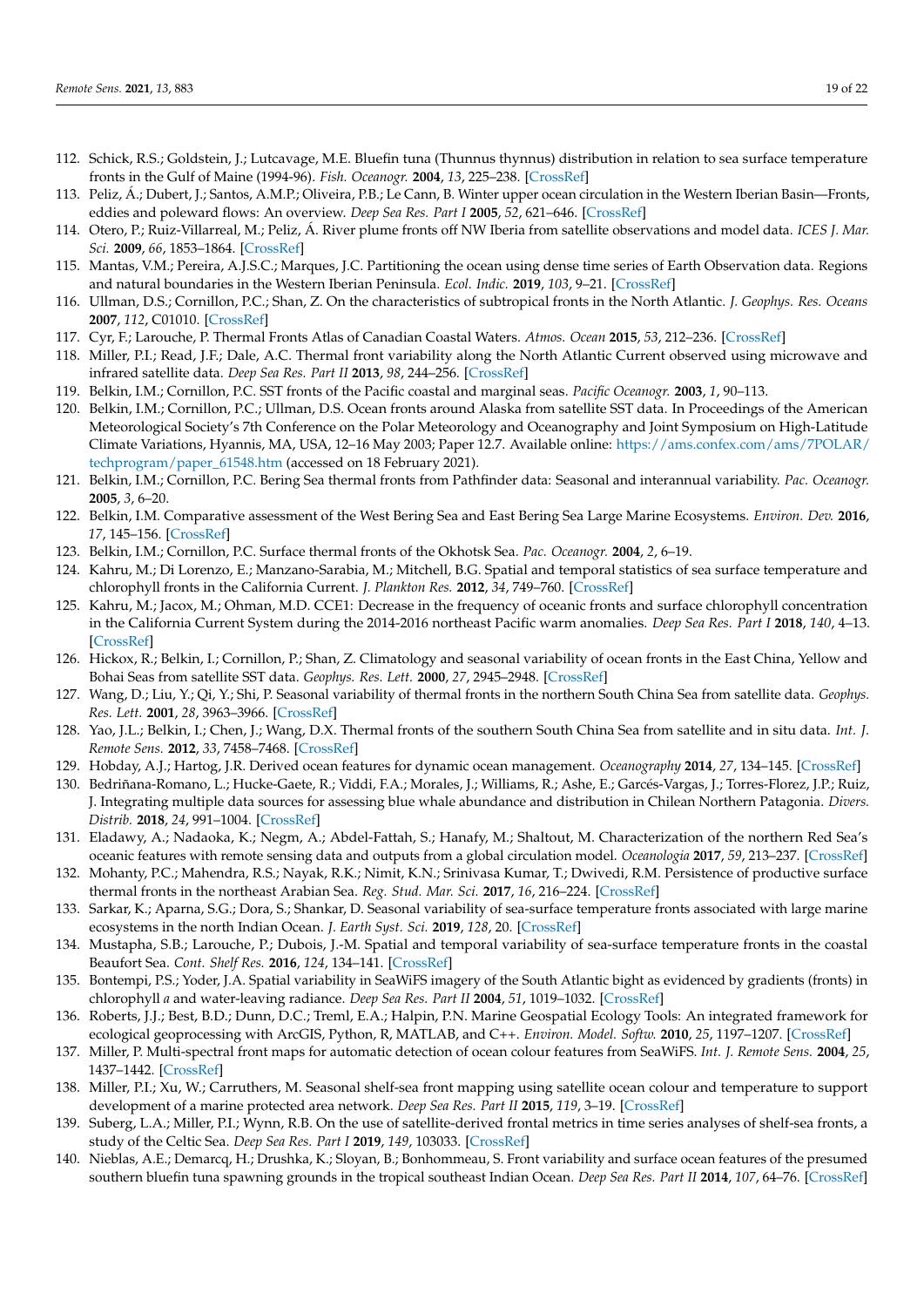- 141. Roa-Pascuali, L.; Demarcq, H.; Nieblas, A.-E. Detection of mesoscale thermal fronts from 4 km data using smoothing techniques: Gradient-based fronts classification and basin scale application. *Remote Sens. Environ.* **2015**, *164*, 225–237. [\[CrossRef\]](http://doi.org/10.1016/j.rse.2015.03.030)
- <span id="page-19-25"></span>142. Nieto, K.; Xu, Y.; Teo, S.L.; McClatchie, S.; Holmes, J. How important are coastal fronts to albacore tuna (*Thunnus alalunga*) habitat in the Northeast Pacific Ocean? *Prog. Oceanogr.* **2017**, *150*, 62–71. [\[CrossRef\]](http://doi.org/10.1016/j.pocean.2015.05.004)
- <span id="page-19-0"></span>143. Xu, Y.; Nieto, K.; Teo, S.L.; McClatchie, S.; Holmes, J. Influence of fronts on the spatial distribution of albacore tuna (*Thunnus alalunga*) in the Northeast Pacific over the past 30 years (1982–2011). *Prog. Oceanogr.* **2017**, *150*, 72–78. [\[CrossRef\]](http://doi.org/10.1016/j.pocean.2015.04.013)
- <span id="page-19-1"></span>144. Vazquez, D.P.; Atae-Allah, C.; Luque-Escamilla, P.L. Entropic approach to edge detection for SST images. *J. Atmos. Ocean. Technol.* **1999**, *16*, 970–979. [\[CrossRef\]](http://doi.org/10.1175/1520-0426(1999)016<0970:EATEDF>2.0.CO;2)
- <span id="page-19-2"></span>145. Barranco-López, V.-L.; Luque-Escamilla, P.-E.; Martínez-Aroza, J.-A.; Román-Roldán, R.-R. Entropic texture-edge detection for image segmentation. *Electron. Lett.* **1995**, *31*, 867–869. [\[CrossRef\]](http://doi.org/10.1049/el:19950598)
- <span id="page-19-3"></span>146. Lin, J.H. Divergence measures based on the Shannon entropy. *IEEE Trans. Inf. Theory* **1991**, *37*, 145–151. [\[CrossRef\]](http://doi.org/10.1109/18.61115)
- <span id="page-19-4"></span>147. Liu, D.Y.; Wang, Y.N.; Wang, Y.Q.; Keesing, J.K. Ocean fronts construct spatial zonation in microfossil assemblages. *Global Ecol. Biogeogr.* **2018**, *27*, 1225–1237. [\[CrossRef\]](http://doi.org/10.1111/geb.12779)
- <span id="page-19-5"></span>148. Sun, J.C.; Yang, D.Z.; Yin, B.S.; Chen, H.Y.; Feng, X.R. Onshore warm tongue and offshore cold tongue in the western Yellow Sea in winter: The evidence. *J. Oceanol. Limnol.* **2018**, *36*, 1475–1483. [\[CrossRef\]](http://doi.org/10.1007/s00343-018-7021-0)
- <span id="page-19-6"></span>149. Lin, L.; Liu, D.Y.; Luo, C.X.; Xie, L. Double fronts in the Yellow Sea in summertime identified using sea surface temperature data of multi-scale ultra-high resolution analysis. *Cont. Shelf Res.* **2019**, *175*, 76–86. [\[CrossRef\]](http://doi.org/10.1016/j.csr.2019.02.004)
- <span id="page-19-7"></span>150. Zeng, X.Z.; Belkin, I.M.; Peng, S.Q.; Li, Y.N. East Hainan upwelling fronts detected by remote sensing and modelled in summer. *Int. J. Remote Sens.* **2014**, *35*, 4441–4451. [\[CrossRef\]](http://doi.org/10.1080/01431161.2014.916443)
- <span id="page-19-8"></span>151. Liu, Z.; Hou, Y.J. Kuroshio front in the East China Sea from satellite SST and remote Sens. data. *IEEE GeoSci. Remote Sens. Lett.* **2012**, *9*, 517–520. [\[CrossRef\]](http://doi.org/10.1109/LGRS.2011.2173289)
- <span id="page-19-9"></span>152. Scales, K.L.; Miller, P.I.; Hawkes, L.A.; Ingram, S.N.; Sims, D.W.; Votier, S.C. On the front line: Frontal zones as priority at-sea conservation areas for mobile marine vertebrates. *J. Appl. Ecol.* **2014**, *51*, 1575–1583. [\[CrossRef\]](http://doi.org/10.1111/1365-2664.12330)
- <span id="page-19-10"></span>153. Hazen, E.L.; Scales, K.L.; Maxwell, S.M.; Briscoe, D.K.; Welch, H.; Bograd, S.J.; Bailey, H.; Benson, S.R.; Eguchi, T.; Dewar, H.; et al. A dynamic ocean management tool to reduce bycatch and support sustainable fisheries. *Sci. Adv.* **2018**, *4*, eaar3001. [\[CrossRef\]](http://doi.org/10.1126/sciadv.aar3001)
- <span id="page-19-11"></span>154. Abdullah, M.; Malik, S.; Siddiqui, M.D.; Khan, A.A. Satellite derived sea surface temperature fronts in relation with tuna catch in EEZ of Pakistan. *Pak. J. Eng. Technol. Sci.* **2017**, *7*, 19–31. [\[CrossRef\]](http://doi.org/10.22555/pjets.v7i1.2080)
- <span id="page-19-12"></span>155. Austin, R.A.; Hawkes, L.A.; Doherty, P.D.; Henderson, S.M.; Inger, R.; Johnson, L.; Pikesley, S.K.; Solandt, J.L.; Speedie, C.; Witt, M.J. Predicting habitat suitability for basking sharks (*Cetorhinus maximus*) in UK waters using ensemble ecological niche modelling. *J. Sea Res.* **2019**, *153*, 101767. [\[CrossRef\]](http://doi.org/10.1016/j.seares.2019.101767)
- <span id="page-19-13"></span>156. Brigolin, D.; Girardi, P.; Miller, P.I.; Xu, W.; Nachite, D.; Zucchetta, M.; Pranovi, F. Using remote sensing indicators to investigate the association of landings with fronts: Application. to the Alboran Sea (western Mediterranean Sea). *Fish. Oceanogr.* **2018**, *27*, 408–416. [\[CrossRef\]](http://doi.org/10.1111/fog.12262)
- <span id="page-19-14"></span>157. Brodie, S.; Hobday, A.J.; Smith, J.A.; Everett, J.D.; Taylor, M.D.; Gray, C.A.; Suthers, I.M. Modelling the oceanic habitats of two pelagic species using recreational fisheries data. *Fish. Oceanogr.* **2015**, *24*, 463–477. [\[CrossRef\]](http://doi.org/10.1111/fog.12122)
- <span id="page-19-15"></span>158. Camacho, D. *Influence of Ocean Fronts on Cetacean Habitat Selection and Diversity within the CalCOFI Study Area*; University of California San Diego Capstone Papers; UC San Diego: Center for Marine Biodiversity and Conservation: San Diego, CA, USA, 2010; 34p, Available online: <https://escholarship.org/uc/item/2d39303q> (accessed on 18 February 2021).
- <span id="page-19-16"></span>159. Chen, X.J.; Tian, S.Q.; Guan, W.J. Variations of oceanic fronts and their influence on the fishing grounds of *Ommastrephes bartramii* in the Northwest Pacific. *Acta Oceanol. Sin.* **2014**, *33*, 45–54. [\[CrossRef\]](http://doi.org/10.1007/s13131-014-0452-3)
- <span id="page-19-17"></span>160. Dell, J.; Wilcox, C.; Hobday, A.J. Estimation of yellowfin tuna (*Thunnus albacares*) habitat in waters adjacent to Australia's East Coast: Making the most of commercial catch data. *Fish. Oceanogr.* **2011**, *20*, 383–396. [\[CrossRef\]](http://doi.org/10.1111/j.1365-2419.2011.00591.x)
- <span id="page-19-18"></span>161. Dodge, K.L.; Galuardi, B.; Miller, T.J.; Lutcavage, M.E. Leatherback turtle movements, dive behavior, and habitat characteristics in ecoregions of the Northwest Atlantic Ocean. *PLoS ONE* **2014**, *9*, e91726. [\[CrossRef\]](http://doi.org/10.1371/journal.pone.0091726)
- <span id="page-19-19"></span>162. Druon, J.N. *Ocean Productivity Index for Fish in the Arctic: First Assessment from Satellite-Derived Plankton-to-Fish Favourable Habitats*; EUR 29006 EN.; Publications Office of the European Union: Luxembourg, 2017; ISBN 978-92-79-77299-3. JRC109947. [\[CrossRef\]](http://doi.org/10.2760/28033)
- <span id="page-19-20"></span>163. Ebango Ngando, N.; Song, L.M.; Cui, H.X.; Xu, S.Q. Relationship between the spatiotemporal distribution of dominant small pelagic fishes and environmental factors in Mauritanian waters. *J. Ocean Univ. China* **2020**, *19*, 393–408. [\[CrossRef\]](http://doi.org/10.1007/s11802-020-4120-2)
- <span id="page-19-21"></span>164. Francis, P.A.; Jithin, A.K.; Effy, J.B.; Chatterjee, A.; Chakraborty, K.; Paul, A.; Balaji, B.; Shenoi, S.S.C.; Biswamoy, P.; Mukherjee, A.; et al. High-resolution operational ocean forecast and reanalysis system for the Indian ocean. *Bull. Am. Meteorol. Soc.* **2020**, *101*, E1340–E1356. [\[CrossRef\]](http://doi.org/10.1175/BAMS-D-19-0083.1)
- <span id="page-19-22"></span>165. Friedland, K.D.; Langan, J.A.; Large, S.I.; Selden, R.L.; Link, J.S.; Watson, R.A.; Collie, J.S. Changes in higher trophic level productivity, diversity and niche space in a rapidly warming continental shelf ecosystem. *Sci. Total Environ.* **2020**, *704*, 135270. [\[CrossRef\]](http://doi.org/10.1016/j.scitotenv.2019.135270) [\[PubMed\]](http://www.ncbi.nlm.nih.gov/pubmed/31818590)
- <span id="page-19-23"></span>166. Glembocki, N.G.; Williams, G.N.; Góngora, M.E.; Gagliardini, D.A.; Orensanz, J.M.L. Synoptic oceanography of San Jorge Gulf (Argentina): A template for Patagonian red shrimp (*Pleoticus muelleri*) spatial dynamics. *J. Sea Res.* **2015**, *95*, 22–35. [\[CrossRef\]](http://doi.org/10.1016/j.seares.2014.10.011)
- <span id="page-19-24"></span>167. Haberlin, D.; Raine, R.; McAllen, R.; Doyle, T.K. Distinct gelatinous zooplankton communities across a dynamic shelf sea. *Limnol. Oceanogr.* **2019**, *64*, 1802–1818. [\[CrossRef\]](http://doi.org/10.1002/lno.11152)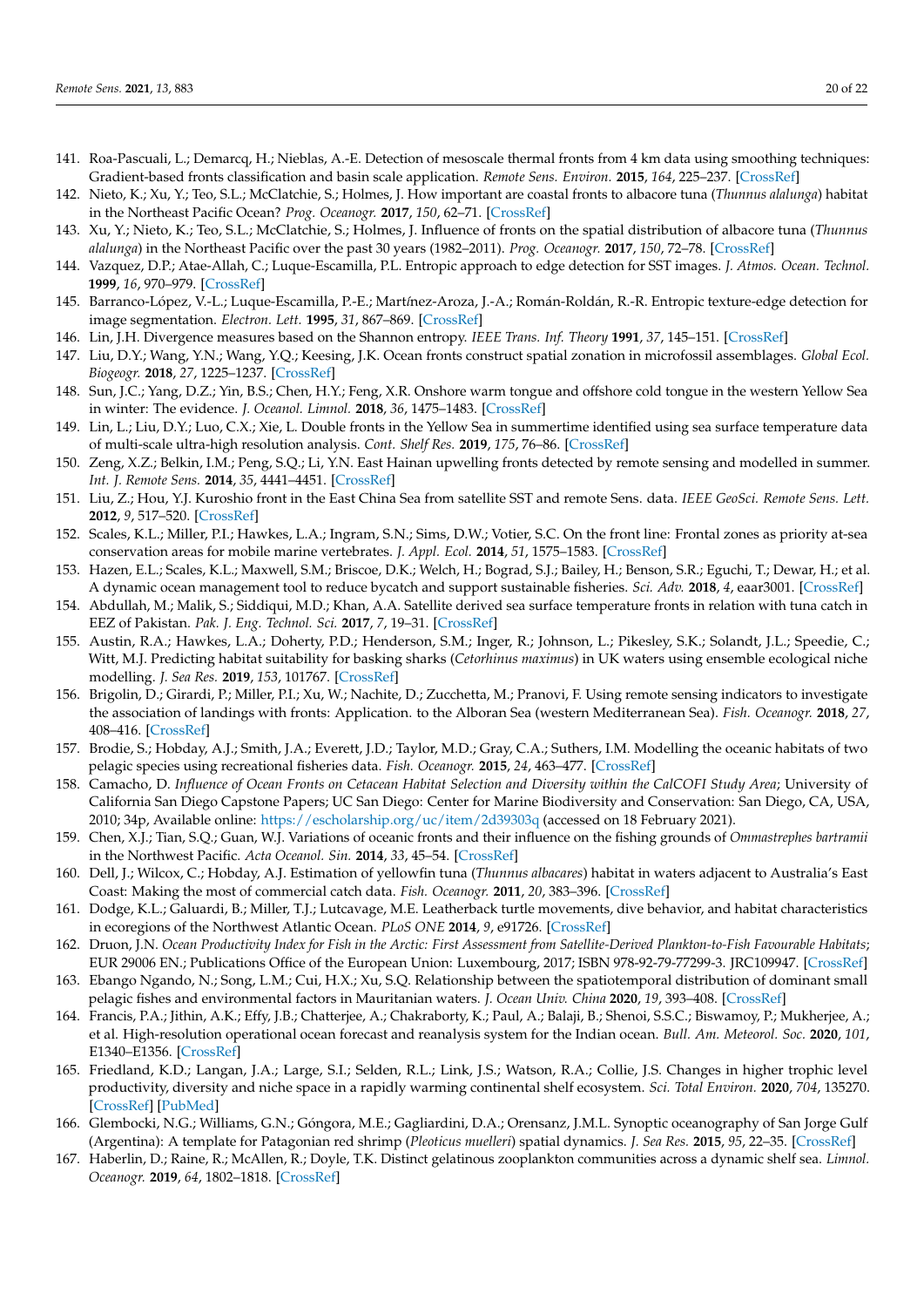- <span id="page-20-0"></span>168. Hidayat, R.; Zainuddin, M.; Putri, A.R.S.; Safruddin, S. Skipjack tuna (*Katsuwonus pelamis*) catches in relation to chlorophylla front in Bone Gulf during the southeast monsoon. *Aquac. Aquar. Conserv. Legis.* **2019**, *12*, 209–218. Available online: <http://www.bioflux.com.ro/aacl> (accessed on 18 February 2021).
- <span id="page-20-1"></span>169. Hsu, T.Y.; Chang, Y. Modeling the habitat suitability index of skipjack tuna (*Katsuwonus pelamis*) in the Western and Central Pacific Ocean. In Proceedings of the 2017 IEEE International GeoScience and Remote Sensing Symposium (IGARSS), Fort Worth, TX, USA, 23–28 July 2017; pp. 2950–2953. [\[CrossRef\]](http://doi.org/10.1109/IGARSS.2017.8127617)
- <span id="page-20-2"></span>170. Hua, C.X.; Li, F.; Zhu, Q.C.; Zhua, G.P.; Meng, L.W. Habitat suitability of Pacific saury (*Cololabis saira*) based on a yield-density model and weighted analysis. *Fish. Res.* **2020**, *221*, 105408. [\[CrossRef\]](http://doi.org/10.1016/j.fishres.2019.105408)
- <span id="page-20-3"></span>171. Jishad, M.; Sarangi, R.K.; Ratheesh, S.; Ali, S.M.; Sharma, R. Tracking fishing ground parameters in cloudy region using ocean colour and satellite-derived surface flow estimates: A study in the Bay of Bengal. *J. Oper. Oceanogr.* **2019**. [\[CrossRef\]](http://doi.org/10.1080/1755876X.2019.1658566)
- <span id="page-20-4"></span>172. Kulik, V.V.; Baitaliuk, A.A.; Katugin, O.N.; Ustinova, E.I. Modeling distribution of saury catches in relation with environmental factors. *Izv. TINRO* **2019**, *199*, 193–213, (in Russian, with English abstract and captions). [\[CrossRef\]](http://doi.org/10.26428/1606-9919-2019-199-193-213)
- <span id="page-20-5"></span>173. Lan, K.W.; Kawamura, H.; Lee, M.A.; Lu, H.J.; Shimada, T.; Hosoda, K.; Sakaida, F. Relationship between albacore (*Thunnus alalunga*) fishing grounds in the Indian Ocean and the thermal environment revealed by cloud-free microwave sea surface temperature. *Fish. Res.* **2012**, *113*, 1–7. [\[CrossRef\]](http://doi.org/10.1016/j.fishres.2011.08.017)
- <span id="page-20-6"></span>174. Lennert-Cody, C.E.; Roberts, J.J.; Stephenson, R.J. Effects of gear characteristics on the presence of bigeye tuna (*Thunnus obesus*) in the catches of the purse-seine fishery of the eastern Pacific Ocean. *ICES J. Mar. Sci.* **2008**, *65*, 970–978. [\[CrossRef\]](http://doi.org/10.1093/icesjms/fsn075)
- <span id="page-20-7"></span>175. Liu, S.H.; Liu, Y.; Alabia, I.D.; Tian, Y.; Ye, Z.; Yu, H.; Li, J.; Cheng, J. Impact of climate change on wintering ground of Japanese anchovy (*Engraulis japonicus*) using marine geospatial statistics. *Front. Mar. Sci.* **2020**, *7*, 604. [\[CrossRef\]](http://doi.org/10.3389/fmars.2020.00604)
- <span id="page-20-8"></span>176. Louzao, M.; Bécares, J.; Rodríguez, B.; Hyrenbach, K.D.; Ruiz, A.; Arcos, J.M. Combining vessel-based surveys and tracking data to identify key Mar. areas for seabirds. *Mar. Ecol. Prog. Ser.* **2009**, *391*, 183–197. [\[CrossRef\]](http://doi.org/10.3354/meps08124)
- <span id="page-20-9"></span>177. Mazur, M.D.; Friedland, K.D.; McManus, M.C.; Goode, A.G. Dynamic changes in American lobster suitable habitat distribution on the Northeast US Shelf linked to oceanographic conditions. *Fish. Oceanogr.* **2020**, *29*, 349–365. [\[CrossRef\]](http://doi.org/10.1111/fog.12476)
- <span id="page-20-10"></span>178. Miller, P.I.; Scales, K.L.; Ingram, S.N.; Southall, E.J.; Sims, D.W. Basking sharks and oceanographic fronts: Quantifying associations in the north-east Atlantic. *Funct. Ecol.* **2015**, *29*, 1099–1109. [\[CrossRef\]](http://doi.org/10.1111/1365-2435.12423)
- <span id="page-20-11"></span>179. Mitchell, J.D.; Collins, K.J.; Miller, P.I.; Suberg, L.A. Quantifying the impact of environmental variables upon catch per unit effort of the blue shark *Prionace glauca* in the western English Channel. *J. Fish Biol.* **2014**, *85*, 657–670. [\[CrossRef\]](http://doi.org/10.1111/jfb.12448)
- <span id="page-20-12"></span>180. Mugo, R.M.; Saitoh, S.I.; Takahashi, F.; Nihira, A.; Kuroyama, T. Evaluating the role of fronts in habitat overlaps between cold and warm water species in the western North Pacific: A proof of concept. *Deep Sea Res. Part II* **2014**, *107*, 29–39. [\[CrossRef\]](http://doi.org/10.1016/j.dsr2.2013.11.005)
- <span id="page-20-13"></span>181. Nishizawa, B.; Ochi, D.; Minami, H.; Yokawa, K.; Saitoh, S.I.; Watanuki, Y. Habitats of two albatross species during the non-breeding season in the North Pacific Transition Zone. *Mar. Biol.* **2015**, *162*, 743–752. [\[CrossRef\]](http://doi.org/10.1007/s00227-015-2620-1)
- <span id="page-20-14"></span>182. Oh, Y.J.; Kim, D.W.; Jo, Y.H.; Hwang, J.D.; Chung, C.Y. Spatial variability of fishing grounds in response to oceanic front changes detected by multiple satellite measurements in the East (Japan) Sea. *Int. J. Remote Sens.* **2020**, *41*, 5884–5904. [\[CrossRef\]](http://doi.org/10.1080/01431161.2019.1685722)
- <span id="page-20-15"></span>183. Pikesley, S.K.; Maxwell, S.M.; Pendoley, K.; Costa, D.P.; Coyne, M.S.; Formia, A.; Godley, B.J.; Klein, W.; Makanga-Bahouna, J.; Maruca, S.; et al. On the front line: Integrated habitat mapping for olive ridley sea turtles in the southeast Atlantic. *Divers. Distrib.* **2013**, *19*, 1518–1530. [\[CrossRef\]](http://doi.org/10.1111/ddi.12118)
- <span id="page-20-16"></span>184. Pikesley, S.K.; Broderick, A.C.; Cejudo, D.; Coyne, M.S.; Godfrey, M.H.; Godley, B.J.; Lopez, P.; López-Jurado, L.F.; Elsy Merino, S.; Varo-Cruz, N.; et al. Modelling the niche for a marine vertebrate: A case study incorporating behavioural plasticity, proximate threats and climate change. *Ecography* **2015**, *38*, 803–812. [\[CrossRef\]](http://doi.org/10.1111/ecog.01245)
- <span id="page-20-17"></span>185. Reese, D.C.; O'Malley, R.T.; Brodeur, R.D.; Churnside, J.H. Epipelagic fish distributions in relation to thermal fronts in a coastal upwelling system using high-resolution remote-sensing techniques. *ICES J. Mar. Sci.* **2011**, *68*, 1865–1874. [\[CrossRef\]](http://doi.org/10.1093/icesjms/fsr107)
- <span id="page-20-18"></span>186. Retana, M.V.; Lewis, M.N. Suitable habitat for marine mammals during austral summer in San Jorge Gulf, Argentina. *Rev. Biol. Mar. Oceanogr.* **2017**, *52*, 275–288. [\[CrossRef\]](http://doi.org/10.4067/S0718-19572017000200007)
- <span id="page-20-19"></span>187. Royer, F.; Fromentin, J.M.; Gaspar, P. Association between bluefin tuna schools and oceanic features in the western Mediterranean. *Mar. Ecol. Prog. Ser.* **2004**, *269*, 249–263. [\[CrossRef\]](http://doi.org/10.3354/meps269249)
- <span id="page-20-20"></span>188. Sagarminaga, Y.; Arrizabalaga, H. Relationship of Northeast Atlantic albacore juveniles with surface thermal and chlorophyll-a fronts. *Deep Sea Res. Part II* **2014**, *107*, 54–63. [\[CrossRef\]](http://doi.org/10.1016/j.dsr2.2013.11.006)
- <span id="page-20-21"></span>189. Scales, K.L.; Miller, P.I.; Varo-Cruz, N.; Hodgson, D.J.; Hawkes, L.A.; Godley, B.J. Oceanic loggerhead turtles Caretta caretta associate with thermal fronts: Evidence from the Canary Current Large Mar. Ecosystem. *Mar. Ecol. Prog. Ser.* **2015**, *519*, 195–207. [\[CrossRef\]](http://doi.org/10.3354/meps11075)
- <span id="page-20-22"></span>190. Soldatini, C.; Albores-Barajas, Y.V.; Ramos-Rodriguez, A.; Munguia-Vega, A.; González+Rodríguez, E.; Catoni, C.; Dell'Omo, G. Tracking reveals behavioural coordination driven by environmental constraints in the black-vented shearwater *Puffinus opisthomelas*. *Popul. Ecol.* **2019**, *61*, 227–239. [\[CrossRef\]](http://doi.org/10.1002/1438-390X.1024)
- <span id="page-20-23"></span>191. Sousa, L.L.; López-Castejón, F.; Gilabert, J.; Relvas, P.; Couto, A.; Queiroz, N.; Caldas, R.; Dias, P.S.; Dias, H.; Faria, M.; et al. Integrated monitoring of Mola mola behaviour in space and time. *PLoS ONE* **2016**, *11*, e0160404. [\[CrossRef\]](http://doi.org/10.1371/journal.pone.0160404) [\[PubMed\]](http://www.ncbi.nlm.nih.gov/pubmed/27494028)
- <span id="page-20-24"></span>192. Suhadha, A.G.; Ibrahim, A. Association study between thermal front phenomena and Bali sardinella fishing areas in Bali Strait. *Indones. J. Geogr.* **2020**, *52*, 154–162. [\[CrossRef\]](http://doi.org/10.22146/ijg.51668)